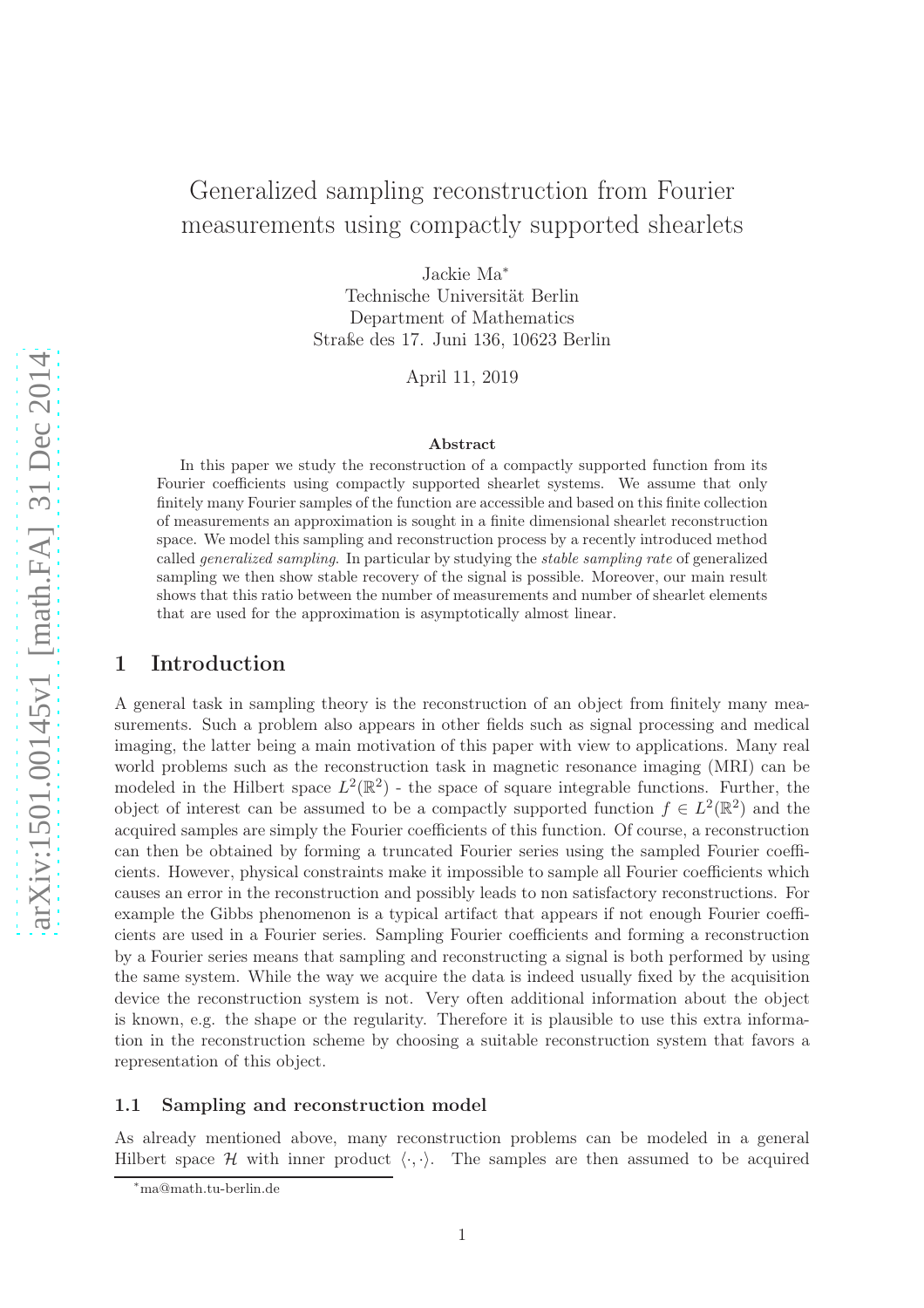with respect to a fixed sampling system  $\{s_1, s_2, ...\} \subset \mathcal{H}$  and the reconstruction is computed with respect to another system  $\{r_1, r_2, ...\} \subset \mathcal{H}$  which can be arbitrarily chosen. The concrete reconstruction problem can then be formulated as follows: Given finitely many linear measurements  $\langle f, s_1 \rangle, \ldots, \langle f, s_M \rangle, M \in \mathbb{N}$  of a function  $f \in \mathcal{H}$ , find a reconstruction  $f_N \in \text{span}\{r_1,\ldots,r_N\}, N \in \mathbb{N}$  that is numerically stable and whose error converges to zero as N tends to infinity.

Reconstruction problems of this type has already been studied, e.g. by Unser and Aldroubi in [\[37\]](#page-19-0) and later also by Eldar in [\[16,](#page-18-0) [17\]](#page-18-1) for the case  $N = M$  which is known as *consistent* reconstruction. We investigate this reconstruction problem by using generalized sampling (GS) which was introduced by Adcock et al. in a series of papers [\[3,](#page-17-0) [4,](#page-17-1) [6\]](#page-18-2). In fact, GS can be seen as an extension of consistent reconstruction and a comparison is presented in [\[6\]](#page-18-2). The key difference of GS to consistent reconstruction is to allow  $M$  and  $N$  to vary independently of each other. This additional flexibility can be used to overcome some of the issues that are addressed in  $[6]$ . GS further provides a quantity called the *stable sampling rate*, which represents the number of samples  $M \in \mathbb{N}$  that are needed in order to obtain an approximation that is stable and convergent using the first  $N \in \mathbb{N}$  reconstruction elements of the a priori chosen and ordered reconstruction system. We will introduce generalized sampling and in particular the stable sampling rate in sufficient detail in Section [2.](#page-2-0)

### 1.2 Sparsifying systems

It is well known that most natural images have a *sparse representation* with respect to a *wavelet* basis [\[13\]](#page-18-3), meaning either many wavelet coefficients are zero or the coefficients have a fast decay with respect to increased scales. This sparse representation by wavelets is one of the reasons why they are so important in imaging problems, see e.g. [\[36\]](#page-19-1).

However, over the years many other sparsifying systems have arisen such as curvelets [\[10\]](#page-18-4) and *shearlets* [\[24\]](#page-19-2). More importantly, these systems are known to outperform wavelets in higher dimensions in the sense that both, curvelets and shearlets fulfill the so-called *almost optimal* sparse approximation rate of cartoon-like images which are a standard model for many natural images, see [\[14,](#page-18-5) [10,](#page-18-4) [25\]](#page-19-3) and the references therein.

In this paper we will focus on shearlets and use these systems as a reconstruction system to approximate a compactly supported function based on its Fourier coefficients, see Section [3](#page-4-0) for a more detailed introduction to shearlets.

#### 1.3 Contribution and related work

To improve on simple Fourier inversion of the sampled data one can improve the reconstruction process by changing the reconstruction basis or one could also adapt the sampling process. For example in [\[21\]](#page-18-6) the authors introduced *wavelet-encoding* which allows the user to directly sample wavelet coefficients instead of Fourier coefficients by adapting the acquisition device. However, as for now this method also has several shortcomings such as low signal-to-noise ratio [\[33\]](#page-19-4). On the other hand, generalized sampling can be understood as a post processing method that does not require to change the acquisition device since the sparsifying transform will be incorporated in the reconstruction process.

The use of GS to study the reconstruction problem from Fourier measurements has already been investigated for wavelets in 1D [\[7\]](#page-18-7) and 2D [\[5\]](#page-17-2). The authors showed, that for dyadic multiresolution analysis (MRA) wavelets the stable sampling rate is linear, meaning up to a constant one has to sample as many Fourier coefficients as one wants to reconstruct wavelet coefficients. Moreover, it was shown in [\[7\]](#page-18-7) that a defiance of this rate leads to unstable approximations.

The main result of this paper shows that the stable sampling rate is almost linear for sampling Fourier coefficients and reconstructing shearlet coefficients. The main challenge compared to the previous results of compactly supported MRA wavelets is that shearlets neither obey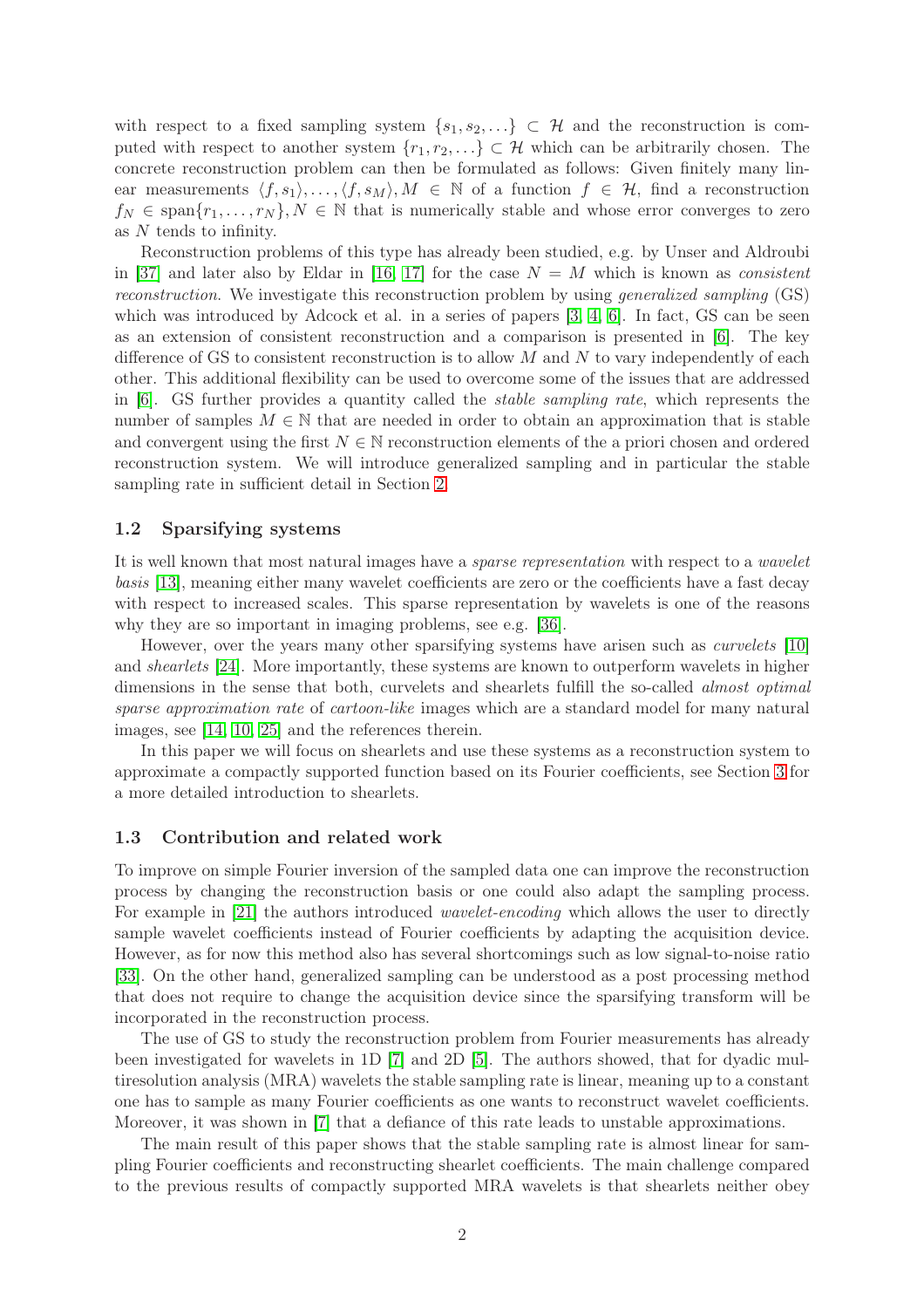a classical scaling equation which enables an expansion of translations of a single function at highest scale nor form an orthonormal bases. However, both properties are heavily used in the proofs for the wavelet case. Moreover, to the best of the authors knowledge there are so far no results for a stable sampling rate for redundant reconstruction systems that merely form a frame. In fact, the strategy of our proof is based on good localization of the reconstruction atoms in Fourier domain and the existence of nice duals which might opens the door to other sparsifying systems.

In medical imagning sparse transformations such as wavelets and *total variation* are often used as a regularizer in MRI and it has been shown that these often lead to superior results and reduced artifacts [\[31,](#page-19-5) [9\]](#page-18-8). We will provide some numerical tests with MR data and deterministic subsampling patterns in the numerics section using shearlets and compare these to reconstruction methods based on wavelets and Fourier inversion.

### 1.4 Notation

In GS the sampling system and the reconstruction system are allowed to be almost completely arbitrary, in fact, assuming the frame property is enough. Recall that a countable sequence  $(f_i)_{i\in I}$  is called a *frame* ([\[12\]](#page-18-9)) for a Hilbert space H with inner product  $\langle \cdot, \cdot \rangle$  if there exist  $0 < A \leq B < \infty$  such that

$$
A||f||^2 \le \sum_{i \in I} |\langle f, f_i \rangle|^2 \le B||f||^2, \quad \forall f \in \mathcal{H}.
$$

For most parts we will assume H to be the space of square integrable functions  $L^2(\mathbb{R}^2)$  equipped with the standard inner product  $\langle f, g \rangle := \int f \overline{g} d\mu$  and induced norm  $||f|| := \sqrt{\langle f, f \rangle}$  for  $f, g \in$  $L^2(\mathbb{R}^2)$ .

The Fourier transform of a function  $f \in L^1(\mathbb{R}^2)$  is denoted by  $\widehat{f}$  and we use the definition

$$
\widehat{f}(\xi) = \int_{\mathbb{R}^2} f(x) e^{-2\pi i \langle x, \xi \rangle} dx, \quad \xi \in \mathbb{R}^2,
$$

and with a standard approximation argument we extend this definition to functions in  $L^2(\mathbb{R}^2)$ .

### 1.5 Outline

We continue with a short review of generalized sampling in Section [2.](#page-2-0) Then we introduce shearlets in sufficient detail in Section [3.](#page-4-0) Section [4](#page-6-0) contains the precise definitions of the sampling and reconstruction spaces for the main theorem that is formulated in Subsection [4.3.](#page-8-0) The proofs are then presented in Section [5.](#page-8-1) Finally, in Section [6](#page-14-0) we aim to numerically confirm the methodology and effectiveness of using sparse systems, such as shearlets.

# <span id="page-2-0"></span>2 Generalized sampling

Generalized sampling was introduced by Adcock et al. in [\[3,](#page-17-0) [4,](#page-17-1) [6\]](#page-18-2) as a reconstruction method for almost arbitrary sampling and reconstruction systems. In fact, similar to consistent reconstruction [\[37,](#page-19-0) [16,](#page-18-0) [17\]](#page-18-1) these systems are assumed to form a frame. As already mentioned in the introduction, the key difference of generalized sampling and consistent reconstruction is to allow the number of measurements to vary independently of the number of reconstruction elements. This flexibility enables generalized sampling to overcome some of the barriers of consistent reconstruction [\[3\]](#page-17-0).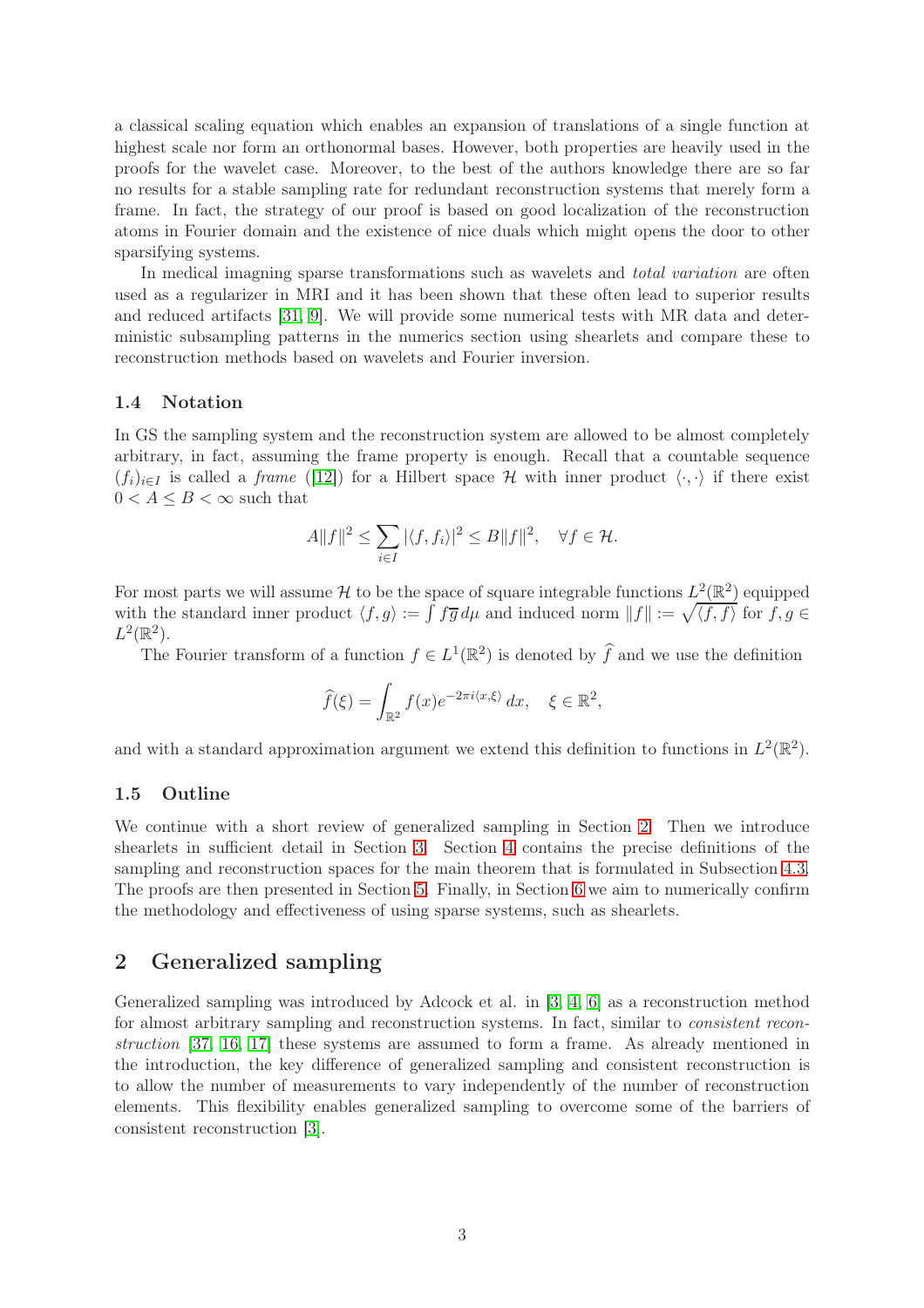#### 2.1 GS reconstruction method

Given a sampling system  $\{s_1, s_2, \ldots\} \subset \mathcal{H}$  we define the sampling space  $\mathcal{S} \subset \mathcal{H}$  as the closure of its span, i.e.

$$
S = \overline{\operatorname{span}}\{s_k : k \in \mathbb{N}\}.
$$

The finite dimensional version of this sampling space is denoted by

$$
S_M = \text{span}\{s_1, \dots, s_M\}, \quad M \in \mathbb{N}.
$$

The sampling vectors  $\{s_k : k \in \mathbb{N}\}\$ are used to model the measurements, in fact, we assume that the samples are given as linear measurements of the form

$$
m_f(k) = \langle f, s_k \rangle, \quad k \in \mathbb{N}.
$$
\n(2.1)

Analogously for a reconstruction system  $\{r_1, r_2, ...\} \subset \mathcal{H}$  we define the reconstruction space  $\mathcal{R} \subset \mathcal{H}$  as

<span id="page-3-1"></span>
$$
\mathcal{R} = \overline{\operatorname{span}}\{r_k \,:\, k \in \mathbb{N}\}
$$

and, likewise, its finite dimensional version is defined as

$$
\mathcal{R}_N = \text{span}\{r_1, \dots, r_N\}, \quad N \in \mathbb{N}.
$$

We will assume the sampling system to form an orthonormal basis and the reconstruction system to be a frame, since this will exactly be our setup, see Section [4.](#page-6-0) A fully general presentation of generalized sampling can be found in [\[3,](#page-17-0) [6\]](#page-18-2). Further it is natural to assume a certain subspace condition, indeed, we require

$$
\mathcal{R} \cap \mathcal{S}^{\perp} = \{0\} \quad \text{and} \quad \mathcal{R} + \mathcal{S} \text{ is closed.} \tag{2.2}
$$

This guarantees a well posedness of the finite dimensional reconstruction problem, cf. Theorem [2.1.](#page-3-0) The reconstruction problem can now be formulated as follows: given a finite number of measurements  $\langle f, s_1 \rangle, \ldots, \langle f, s_M \rangle$  of some unknown  $f \in \mathcal{H}$  we wish to determine a reconstruction  $f_N \in \mathcal{R}_N$  such that  $||f - f_N||$  is small and  $f_N \to f$  as  $N \to \infty$  fast. The following theorem leads to the generalized sampling reconstruction and proves its existence.

<span id="page-3-0"></span>**Theorem 2.1** ([\[6\]](#page-18-2)). Let  $S_M$  and  $\mathcal{R}_N$  be as above and  $P_{S_M}$  be the following finite rank operator

$$
P_{S_M} : \mathcal{H} \to S_M
$$

$$
f \mapsto \sum_{k=1}^M \langle f, s_k \rangle s_k.
$$

If [\(2.2\)](#page-3-1) holds, then there exists an  $M \in \mathbb{N}$  such that the system of equations

$$
\langle P_{\mathcal{S}_M} f_{N,M}, r_j \rangle = \langle P_{\mathcal{S}_M} f, r_j \rangle, \quad j = 1, \dots, N \tag{2.3}
$$

has a unique solution  $f_{NM} \in \mathcal{R}_N$ . Moreover, the smallest  $M \in \mathbb{N}$  such that the system is uniquely solvable is the least number  $M_0 \in \mathbb{N}$  so that

<span id="page-3-3"></span><span id="page-3-2"></span>
$$
c_{N,M} := \inf_{\substack{f \in \mathcal{R}_N, \\ \|f\| = 1}} \|P_{\mathcal{S}_M} f\| > 0.
$$
\n(2.4)

Furthermore,

$$
||f - P_{\mathcal{R}_N} f|| \le ||f - f_{N,M}|| \le \frac{1}{c_{N,M}} ||f - P_{\mathcal{R}_N} f||,
$$
\n(2.5)

where  $P_{\mathcal{R}_N} : \mathcal{H} \to \mathcal{R}_N$  denotes the orthogonal projection onto  $\mathcal{R}_N$ .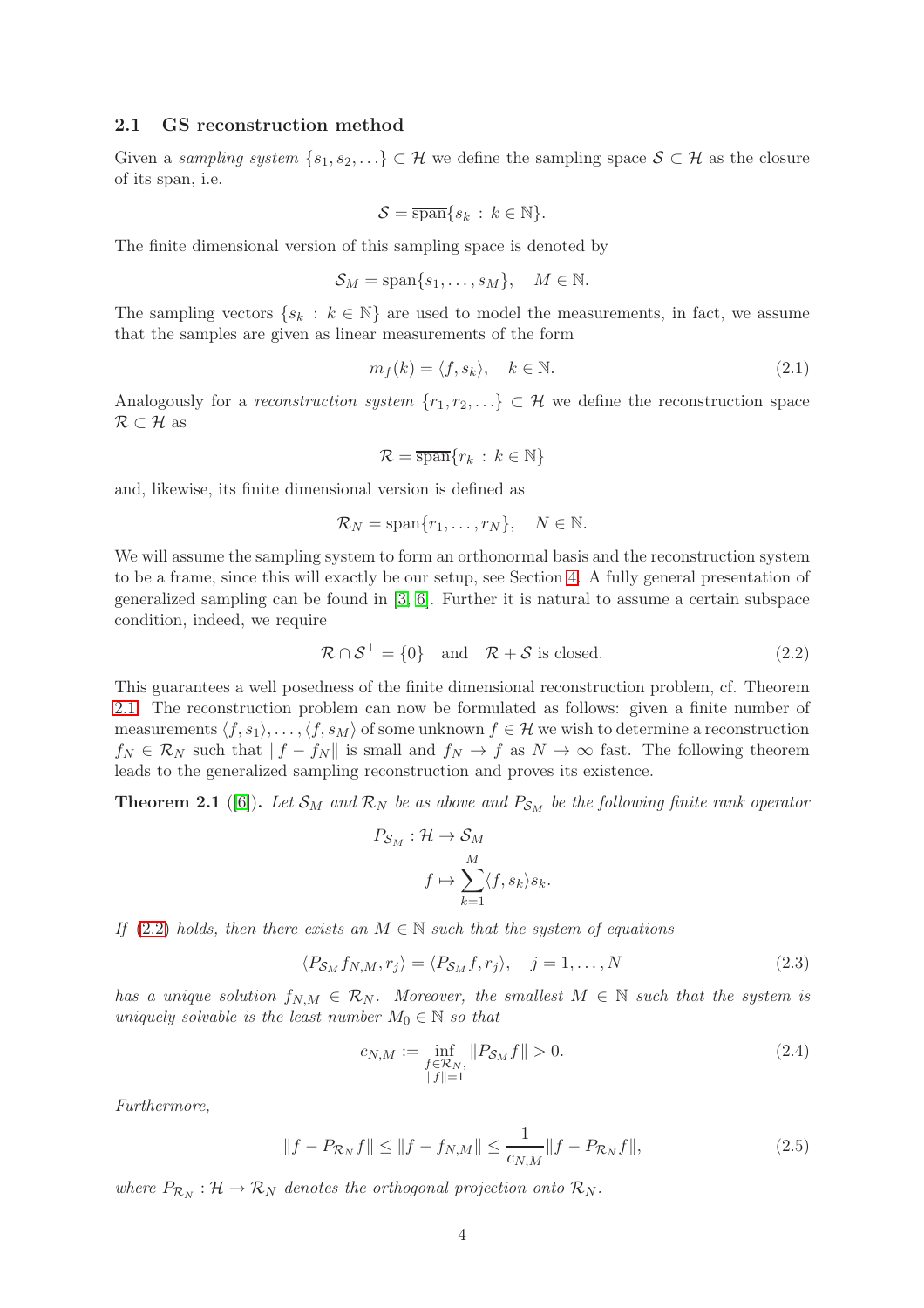**Definition 2.2** ([\[6\]](#page-18-2)). The solution  $f_{N,M}$  in Theorem [2.1](#page-3-0) is called generalized sampling reconstruction.

**Definition 2.3** ([\[37,](#page-19-0) [35\]](#page-19-6)). The quantity  $c_{N,M}$  in [\(2.4\)](#page-3-2) is called the infimum cosine angle between the subspaces  $\mathcal{R}_N$  and  $\mathcal{S}_M$ .

### 2.2 Stable sampling rate

In light of Theorem [2.1](#page-3-0) it is crucial to have control over  $c_{N,M}$ . This motivates the definition of the stable sampling rate.

**Definition 2.4.** For any fixed  $N \in \mathbb{N}$  and  $\theta > 1$  the stable sampling rate  $\Theta(N, \theta)$  is defined as

$$
\Theta(N,\theta)=\min\left\{M\in\mathbb{N}\,:\,c_{N,M}>\frac{1}{\theta}\right\}.
$$

The stable sampling rate determines the number of measurements M that are needed in order to find an approximation  $f_N \in \mathcal{R}_N$  or equivalently, find N coefficients such that the angle  $c_{N,M}$  is controlled by the threshold  $\theta$ . We wish to emphasize that the control of  $c_{N,M}$  allows the control of the error that is made by the approximation via GS by [\(2.5\)](#page-3-3).

# <span id="page-4-0"></span>3 Shearlets

In this section we introduce the function systems that defines our reconstruction space, these are compactly supported shearlets.

Shearlet systems were first introduced by K. Guo, G. Kutyniok, D. Labate, W.-Q Lim and G. Weiss in [\[20,](#page-18-10) [28\]](#page-19-7) and the following notations have became standard in this topic. The *parabolic scaling matrices* with respect to scale  $j \in \mathbb{N} \cup \{0\}$  are denoted by

$$
A_{2^j} := \begin{pmatrix} 2^j & 0 \\ 0 & 2^{j/2} \end{pmatrix}, \qquad \widetilde{A}_{2^j} := \begin{pmatrix} 2^{j/2} & 0 \\ 0 & 2^j \end{pmatrix},
$$

and the *shearing matrices* with parameter  $k \in \mathbb{Z}$  are

$$
S_k = \begin{pmatrix} 1 & k \\ 0 & 1 \end{pmatrix}.
$$

These operations, together with the standard integer shift of functions in  $L^2(\mathbb{R}^2)$  are then used to define the cone adapted discrete shearlet system.

<span id="page-4-1"></span>**Definition 3.1** ([\[22\]](#page-18-11)). Let  $\phi, \psi, \widetilde{\psi} \in L^2(\mathbb{R}^2)$  be the generating functions and  $c = (c_1, c_2) \in$  $(\mathbb{R}^+)^2$ . Then the (cone adapted discrete) shearlet system is defined as

$$
\mathcal{SH}(\phi, \psi, \tilde{\psi}, c) = \Phi(\phi, c_1) \cup \Psi(\psi, c) \cup \Psi(\tilde{\psi}, c),
$$

where

$$
\Phi(\phi, c_1) = \{ \phi(\cdot - c_1 m) : m \in \mathbb{Z}^2 \},
$$

and

$$
\Psi(\psi, c) = \left\{ \psi_{j,k,m} = 2^{3j/4} \psi \left( (S_k A_{2j}) \cdot -cm \right) : j \ge 0, |k| \le 2^{j/2}, m \in \mathbb{Z}^2 \right\}, \n\widetilde{\Psi}(\widetilde{\psi}, c) = \left\{ \widetilde{\psi}_{j,k,m} = 2^{3j/4} \widetilde{\psi} \left( (S_k^T \widetilde{A}_{2j}) \cdot -\widetilde{c}m \right) : j \ge 0, |k| \le 2^{j/2}, m \in \mathbb{Z}^2 \right\},
$$

where the multiplication of c and  $\tilde{c}$  with the translation parameter m should be understood pointwise.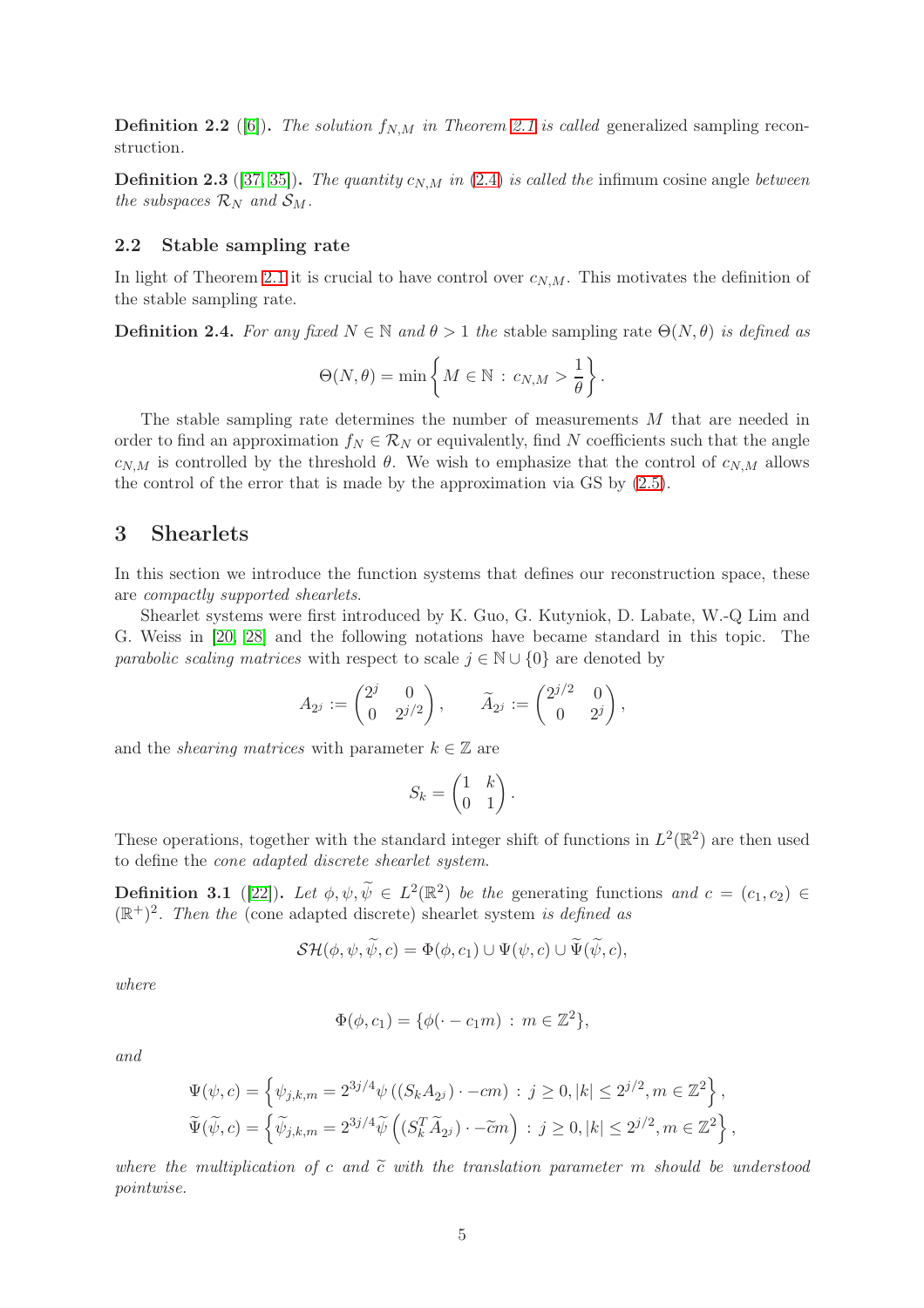The shearlet system has a multiscale structure, however, it does not form a classical multiresolution analysis, see [\[13,](#page-18-3) [32\]](#page-19-8) for a definition. Moreover, it is still an open question whether there exists compactly supported orthonormal shearlet bases. Nevertheless, shearlets can form a frame, see Theorem [3.2](#page-5-0) below.

<span id="page-5-0"></span>**Theorem 3.2** ([\[22\]](#page-18-11)). Let  $\phi, \psi \in \{2\}$  such that

$$
|\widehat{\phi}(\xi_1, \xi_2)| \le C_1 \min\{1, |\xi_1|^{-r}\} \min\{1, |\xi_2|^{-r}\}\
$$

and

$$
|\widehat{\psi}(\xi_1,\xi_2)| \le C_2 \min\{1,|\xi_1|^\alpha\} \min\{1,|\xi_1|^{-r}\} \min\{1,|\xi_2|^{-r}\},\
$$

for some constants  $C_1, C_2 > 0$  and  $\alpha > r > 3$ . Further let  $\widetilde{\psi}(x_1, x_2) = \psi(x_2, x_1)$ . Then there exists  $c = (c_1, c_2) \in \mathbb{R}^+$  with  $c_1 = c_2$  such that the cone-adapted shearlet system  $\mathcal{SH}(\phi, \psi, \widetilde{\psi}, c)$ forms a frame for  $L^2(\mathbb{R}^2)$ .

An explicit construction of compactly supported shearlets that form a frame can be found in [\[22\]](#page-18-11). Note that the frequency decay assumptions on the generators given in Theorem [3.2](#page-5-0) are essential and secure that the overlapping in frequency domain is controlled. In particular, the frame constants depend on this behavior, [\[29,](#page-19-9) [22,](#page-18-11) [24\]](#page-19-2). For more interest in shearlets we refer to [\[23\]](#page-19-10) and the references therein.

### <span id="page-5-1"></span>3.1 Assumptions on the generator

For the rest of this paper we assume  $\phi$  and  $\psi$  to be compactly supported functions in  $L^2(\mathbb{R}^2)$  and define  $\psi(x_1, x_2) := \psi(x_2, x_1)$ . Moreover, we assume the shearlets to have sufficient vanishing moments and frequency decay, more precisely, we assume there exist some constants  $C_1, C_2 > 0$ such that

<span id="page-5-4"></span><span id="page-5-3"></span>
$$
|\widehat{\phi}(\xi_1, \xi_2)| \le C_1 \cdot \frac{1}{(1 + |\xi_1|)^r} \frac{1}{(1 + |\xi_2|)^r},\tag{3.1}
$$

and

$$
|\widehat{\psi}(\xi_1, \xi_2)| \le C_2 \cdot \min\{1, |\xi_1|^\alpha\} \cdot \frac{1}{(1 + |\xi_1|)^r} \frac{1}{(1 + |\xi_2|)^r}.\tag{3.2}
$$

where the regularity parameters  $\alpha, r > 0$  are large enough so that the shearlet system forms a frame for  $L^2(\mathbb{R}^2)$ . These assumptions are equivalent to the assumptions stated in Theorem [3.2.](#page-5-0)

#### <span id="page-5-2"></span>3.2 Assumptions on finite dual shearlets

In [\[19\]](#page-18-12) it was shown that the frame operator for continuous shearlets acts as a Fourier multiplier, hence, the (canonical) dual shearlet has the same asymptotic Fourier decay as the original shearlet. In fact, similar computations as those in Lemma 4.2 in [\[19\]](#page-18-12) can be performed for discrete shearlets as defined in Definition [3.1](#page-4-1) for appropriate sampling constants  $c$ . In the following we make this result more precise for our setup.

Let  $\mathcal{H} = L^2(\mathbb{R}^2)$  and  $(\psi_\lambda)_{\lambda \in \mathbb{N}}$  be a compactly supported shearlet frame for H with lower frame bound A and upper frame bound B and

$$
S: \mathcal{H} \longrightarrow \mathcal{H},
$$

$$
f \mapsto \sum_{\lambda \in \mathbb{N}} \langle f, \psi_{\lambda} \rangle \psi_{\lambda}
$$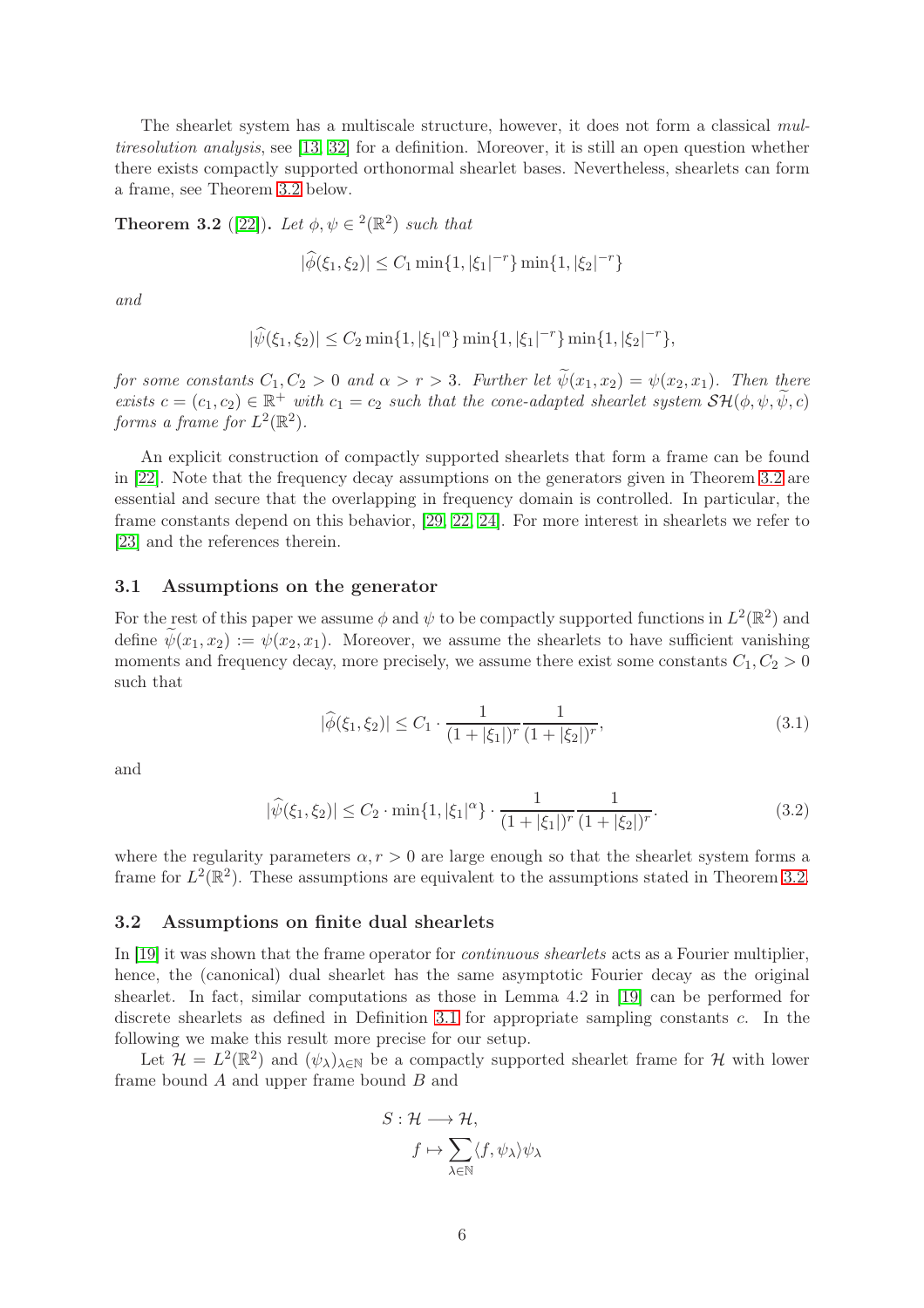be the corresponding frame operator. For  $N \in \mathbb{N}$  let  $\mathcal{H}_N := \text{span}\{\psi_\lambda : \lambda \leq N\}$  and

$$
S_N: \mathcal{H}_N \longrightarrow \mathcal{H}_N,
$$

$$
f \mapsto \sum_{\lambda \le N} \langle f, \psi_\lambda \rangle \psi_\lambda
$$

be the frame operator of the truncated frame sequence  $(\psi_{\lambda})_{\lambda\leq N}$  for  $\mathcal{H}_N$  with lower frame bound  $A_N$  and upper frame bound  $B_N$ . Note that  $S_N : \mathcal{H}_N \longrightarrow \mathcal{H}_N$  is an isomorphism, [\[12\]](#page-18-9).

In view of bounding [\(5.1\)](#page-8-2) from above, note that any  $f \in \mathcal{H}_N$  can be written as

$$
f = \sum_{\lambda \le N} \langle S_N^{-1} f, \psi_\lambda \rangle \psi_\lambda = \sum_{\lambda \le N} \langle f, \psi_\lambda \rangle S_N^{-1} \psi_\lambda.
$$
 (3.3)

Now we assume that the *finite dual shearlets*  $S_N^{-1} \psi_\lambda$  have asymptotically the same behavior as the original shearlet generator  $\psi_{\lambda}$ , more precisely we assume

<span id="page-6-2"></span>
$$
|\widehat{S_N^{-1}\psi_\lambda}(\xi)| \asymp |\widehat{\psi_\lambda}(\xi)| \quad \text{as } N \to \infty \tag{3.4}
$$

for  $\xi \in \mathbb{R}^2$ . This is, for instance, the case for *digital shearlets* [\[27\]](#page-19-11). In fact, for these shearlets one has

$$
|\widehat{S_{N_J}^{-1}\phi}(\xi)| = \frac{\widehat{\phi}(\xi)}{\Gamma(\xi, J)}, \quad |\widehat{S_{N_J}^{-1}\psi_{j,k}}(\xi)| = \frac{\widehat{\psi_{j,k}}(\xi)}{\Gamma(\xi, J)}, \quad |\widehat{S_{N_J}^{-1}\psi_{j,k}}(\xi)| = \frac{\widehat{\psi_{j,k}}(\xi)}{\Gamma(\xi, J)},
$$

where

$$
\Gamma(\xi, N_J) = |\widehat{\phi}(\xi)|^2 + \sum_{j \le J} \sum_{k \le 2^{j/2}} |\widehat{\psi_{j,k}}(\xi)|^2 + \sum_{j \le J} \sum_{k \le 2^{j/2}} |\widehat{\widetilde{\psi}_{j,k}}(\xi)|^2
$$

is uniformly bounded from above and below, see [\[30\]](#page-19-12) and the references therein and  $N_J$  indicates that only shearlets up to a certain scale are considered, cf. Subsection [4.1.](#page-6-1) Further, it was shown in [\[22\]](#page-18-11) that

$$
A \leq \widehat{\phi}(\xi) + \sum_{j \geq 0} \sum_{k \leq 2^{j/2}} |\widehat{\psi_{j,k}}(\xi)|^2 + \sum_{j \geq 0} \sum_{k \leq 2^{j/2}} |\widetilde{\psi}_{j,k}(\xi)|^2 \leq B
$$

therefore the assumption made in [\(3.4\)](#page-6-2) can be justified.

We wish to mention that recently a new type of shearlet systems has been introduced in [\[26\]](#page-19-13) where a closed form of a dual can be given explicitly. These dual shearlets corresponding to the new *dualizable shearlets* also show the same asymptotic decay as the dualizable shearlet generators and could be used to determine a stable sampling rate.

# <span id="page-6-0"></span>4 Stable shearlet reconstructions from Fourier measurements

We will now define the reconstruction space and the sampling space for which we determine a stable sampling rate.

#### <span id="page-6-1"></span>4.1 Shearlet reconstruction space

Without loss of generality we can assume that the generating scaling function  $\phi$  and the shearlets  $\psi, \tilde{\psi}$  are compactly supported in  $[0, a]^2$  where a is some positive integer. Then we consider all scaling functions whose support intersect  $[0, a]^2$  and denote this index set by  $\Omega$ , i.e.

$$
\Omega = \{m \in \mathbb{Z}^2 : \text{supp } \phi_m \cap [0, a]^2 \neq \emptyset\} = \{(m_1, m_2) \in \mathbb{Z}^2 : -a \leq m_1, m_2 \leq a\}.
$$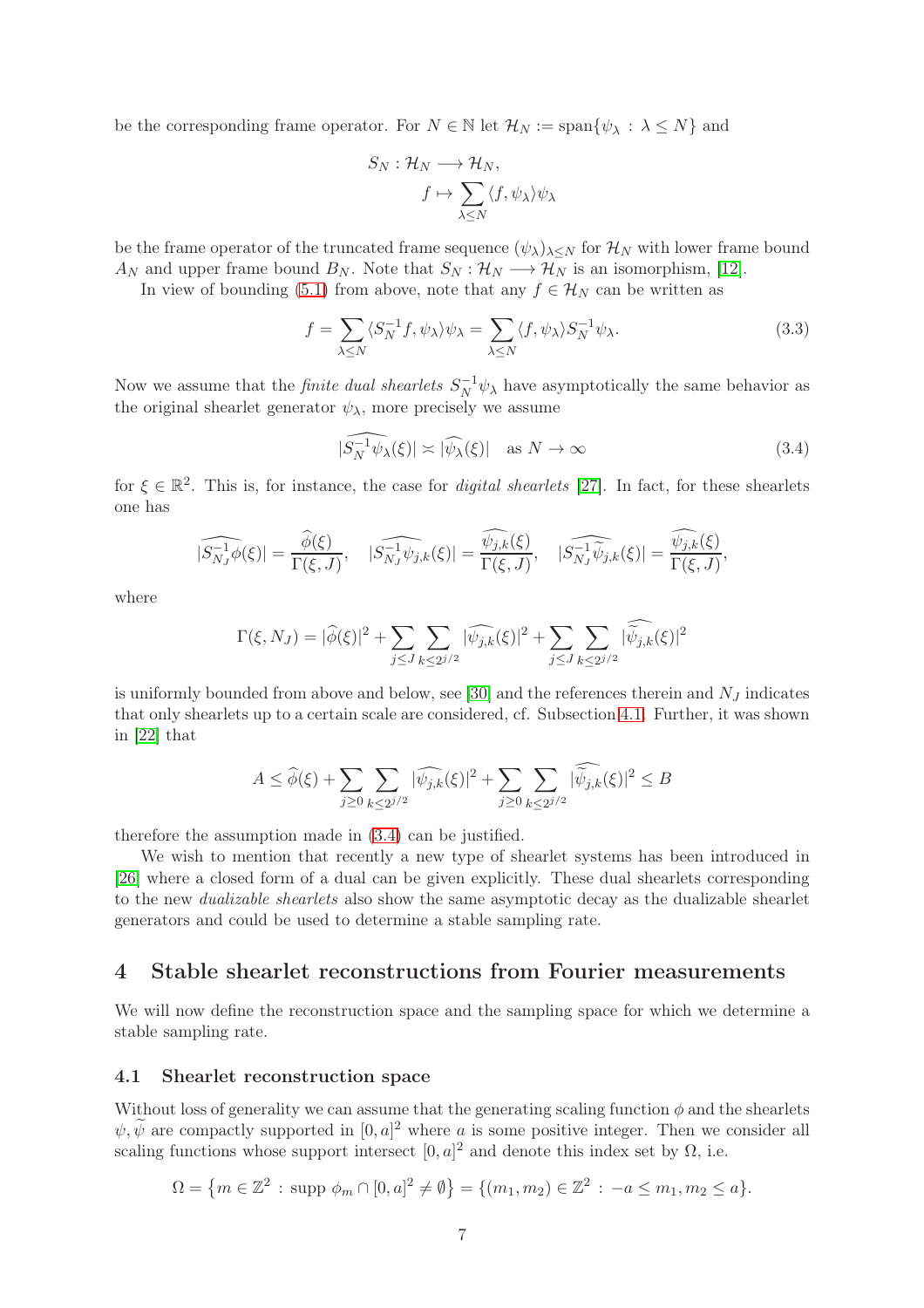Similarly, we consider all shearlets whose support intersect  $[0, a]^2$ . For this, let  $J - 1 \in \mathbb{N} \cup \{0\}$ be a fixed scale. Then  $\Lambda_J$  denotes the following paramater set

$$
\Lambda_J = \left\{ (j,k,m) \in \mathbb{Z} \times \mathbb{Z} \times \mathbb{Z}^2 \, : \, 0 \le j \le J-1, |k| \le 2^{j/2}, m \in \Omega_{j,k} \right\},\,
$$

where  $\Omega_{j,k} = \{m \in \mathbb{Z}^2 : \text{supp } \psi_{j,k,m} \cap [0,a]^2 \neq \emptyset\}$  is of finite cardinality and for  $\widetilde{\psi}$  and the second cone we write

$$
\widetilde{\Lambda}_J=\left\{(\widetilde{j},\widetilde{k},\widetilde{m})\in\mathbb{Z}\times\mathbb{Z}\times\mathbb{Z}^2\,:\,0\leq\widetilde{j}\leq J-1,|\widetilde{k}|\leq 2^{j/2},\widetilde{m}\in\widetilde{\Omega}_{\widetilde{j},\widetilde{k}}\right\}
$$

with  $\widetilde{\Omega}_{\widetilde{j},\widetilde{k}} = \{\widetilde{m} \in \mathbb{Z}^2 : \text{supp } \widetilde{\psi}_{\widetilde{j},\widetilde{k},\widetilde{m}} \cap [0,a]^2 \neq \emptyset\}$  being finite, respectively. In fact, the scale determines the number of translation and will be of order  $2^{3/2j}$  for scale j. The reconstruction space at scale  $J-1$  is then defined as

$$
\mathcal{R}_{N_J} := \text{span}\left\{ \left\{ \phi_m : m \in \Omega \right\} \cup \left\{ \psi_{j,k,m} : (j,k,m) \in \Lambda_J \right\} \cup \left\{ \widetilde{\psi}_{\widetilde{j},\widetilde{k},\widetilde{m}} : (\widetilde{j},\widetilde{k},\widetilde{m}) \in \widetilde{\Lambda}_J \right\} \right\}.
$$
\n(4.1)

Up to a fixed scale  $J - 1$  we, asymptotically, have  $N_J = 2^{2J}$  many generating functions in  $\mathcal{R}_{N_J}$  as  $J \to \infty$ . Note that by construction at each scale we only have finitely many elements, therefore, an ordering can be performed quite naturally namely we order the system along scales and within the scales, the translations in  $\mathbb{Z}^2$  are ordered in a lexicographical manner.

By  $R$  we denote the reconstruction space that contains all shearlets across all scales, i.e.

$$
\mathcal{R} = \overline{\text{span}} \Bigg\{ \{ \phi_m : m \in \Omega \} \cup \{ \psi_{j,k,m} : (j,k,m) \in \Lambda_J, J \in \mathbb{N} \cup \{0\} \} \Bigg\}
$$

$$
\cup \left\{ \widetilde{\psi}_{\widetilde{j},\widetilde{k},\widetilde{m}} : (\widetilde{j},\widetilde{k},\widetilde{m}) \in \widetilde{\Lambda}_J, J \in \mathbb{N} \cup \{0\} \right\} \Bigg\}
$$

#### 4.2 Fourier sampling space

To define the sampling space we first choose  $T_1, T_2 > 0$  sufficiently large such that

$$
\mathcal{R} \subset L^2([-T_1,T_2]^2).
$$

Let  $\varepsilon \leq \frac{1}{T_1+1}$  $\frac{1}{T_1+T_2}$  < 1 determine the sampling density. Then we define the sampling vectors on a uniform grid by

$$
s_{\ell}^{(\varepsilon)} = \varepsilon e^{2\pi i \varepsilon \langle \ell, \cdot \rangle} \cdot \chi_{[-T_1, T_2]^2}, \quad \ell \in \mathbb{Z}^2.
$$
 (4.2)

Based on these sampling vectors we define the sampling space  $\mathcal S$  by

$$
\mathcal{S}^{(\varepsilon)} = \overline{\text{span}} \left\{ s_{\ell}^{(\varepsilon)} \, : \, \ell \in \mathbb{Z}^2 \right\}.
$$

For  $M = (M_1, M_2) \in \mathbb{N} \times \mathbb{N}$  let

$$
\mathcal{S}_{M}^{(\varepsilon)} = \text{span}\left\{s_{\ell}^{(\varepsilon)}\,:\,\ell = (\ell_1,\ell_2)\in\mathbb{Z}^2, -M_i\leq \ell_i\leq M_i, i=1,2\right\}
$$

be the finite dimensional sampling space. Note that  $M = (M_1, M_2)$  determines the size of the grid and the total number of possible measurements are in this case asymptotically of order  $M_1 \cdot M_2$ .

The task is to describe the relationship between  $M$  and  $N$  in terms of the stable sampling rate which means such that stable and convergent reconstructions exist. In the event that the stable sampling rate is linear we would have  $M_1 \cdot M_2 = \mathcal{O}(2^{2J})$  as for the wavelet case, [\[7,](#page-18-7) [5\]](#page-17-2).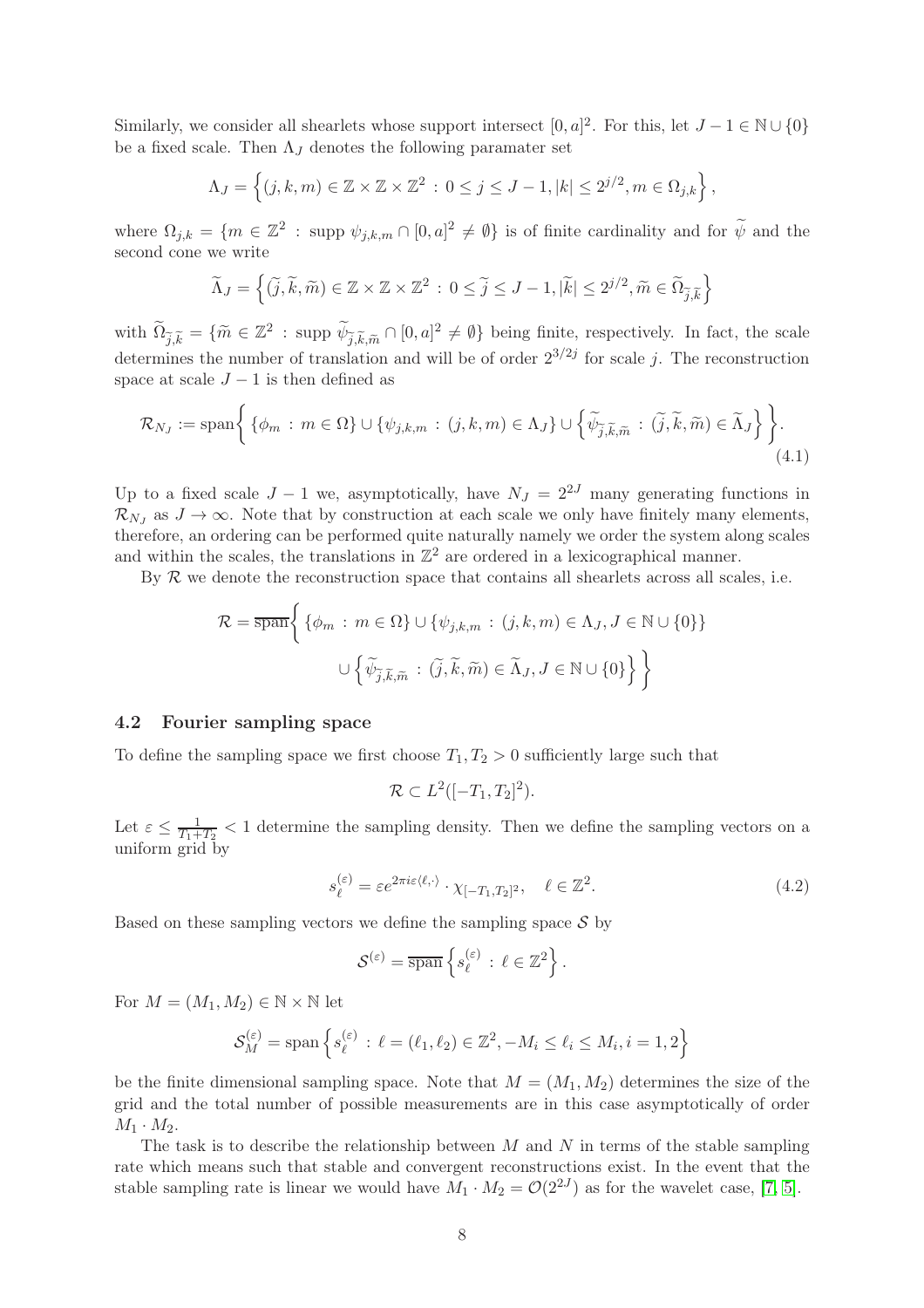#### <span id="page-8-0"></span>4.3 Main result

Our main result shows that the angle between the shearlet reconstruction space and the Fourier sampling space can be controlled with an almost linear stable sampling rate.

<span id="page-8-3"></span>**Theorem 4.1.** Let  $\mathcal{SH}(\phi, \psi, \widetilde{\psi})$  be a compactly supported shearlet frame with generators  $\phi, \psi$ , and  $\widetilde{\psi}$ . We further assume the generators to be as in Subsection [3.1](#page-5-1) and with (finite) duals as in Subsection [3.2.](#page-5-2) Let  $N \leq N_J = \mathcal{O}(2^{2J})$ . Then for all  $\theta > 1$  there exists  $S_{\theta} > 0$  such that

$$
c_{N,M} = \inf_{\substack{f \in \mathcal{R}_N \\ \|f\| = 1}} \|P_{\mathcal{S}_M^{\varepsilon}} f\| \ge \frac{1}{\theta},
$$

where  $M = (M_1, M_2) \in \mathbb{N} \times \mathbb{N}$  with  $M_i = \lceil S_{\theta, \omega} \cdot 2^{J(1+\delta)}/\varepsilon \rceil, \delta \geq \frac{2}{2r}$  $\frac{2}{2r-1}$  and  $r > 0$  is the regularity parameter from [\(3.1\)](#page-5-3) and [\(3.2\)](#page-5-4). Further, the constant  $S_{\theta}$  does not depend on N but on  $\theta, \omega, \alpha$ , and r.

# <span id="page-8-1"></span>5 Proofs

Before we give a proof of Theorem [4.1](#page-8-3) we discuss the key ingredients for the proof and sketch the idea.

#### 5.1 Intuitive argument

In order to prove the main theorem we have to bound

<span id="page-8-2"></span>
$$
\inf_{\substack{f\in\mathcal{R}_N\\ \|f\|=1}}\|P_{\mathcal{S}_M^{\varepsilon}}f\|
$$

from below for respective M and N. For any  $f \in \mathcal{R}_N$  we have

$$
||P_{\mathcal{S}_{M}^{\varepsilon}}f||^{2} = \sum_{\ell \in I_{M}} |\langle f, s_{\ell}^{\varepsilon} \rangle|^{2},
$$

where  $I_M = \{ \ell = (\ell_1, \ell_2) \in \mathbb{Z}^2 : -M_i \leq \ell_i \leq M_i, i = 1, 2 \}.$  Hence, we could equivalently bound

$$
||P_{\mathcal{S}_M^{\varepsilon}}^{\perp} f||^2 = \sum_{\ell \in (I_M)^c} |\langle f, s_{\ell}^{\varepsilon} \rangle|^2,
$$
\n(5.1)

from above. Now, the key idea is to use the effective frequency support of the shearlets, in particular, the energy of  $(\psi_{j,k,m})^{\wedge}$  is essentially localized in frequency bands of width  $2^{2j}$  up to some constant, see Subsection [5.2](#page-9-0) for precise statements. Moreover, since  $f \in \mathcal{R}_N$  is a linear combination of shearlets up to a fixed scale  $J-1$  the function f might be essentially supported in  $[-C2<sup>J</sup>, C2<sup>J</sup>]$ <sup>2</sup> for some constant C as well. Hence, by making the grid  $I<sub>M</sub>$  large and dense enough the term in [\(5.1\)](#page-8-2) should be small. However, there are two main concerns: First, the effective support could grow faster than linearly with respect to scaling factor  $2^j$ . Second, taking linear combinations of shearlets might destroy the control of the frequency behavior and hence the essential supports in Fourier domain even if they would be linearly independent. More precisely, if  $f \in \mathcal{R}_N$  then there exists  $c_1, \ldots, c_N \in \mathbb{C}$  such that

$$
f=\sum_{\lambda\leq N}c_\lambda\psi_\lambda
$$

but in general we have no control over the coefficients  $(c_{\lambda})_{\lambda\leq N}$ . In the presence of linear independence, there exist an upper and lower Riesz bound, however, the lower Riesz bound depends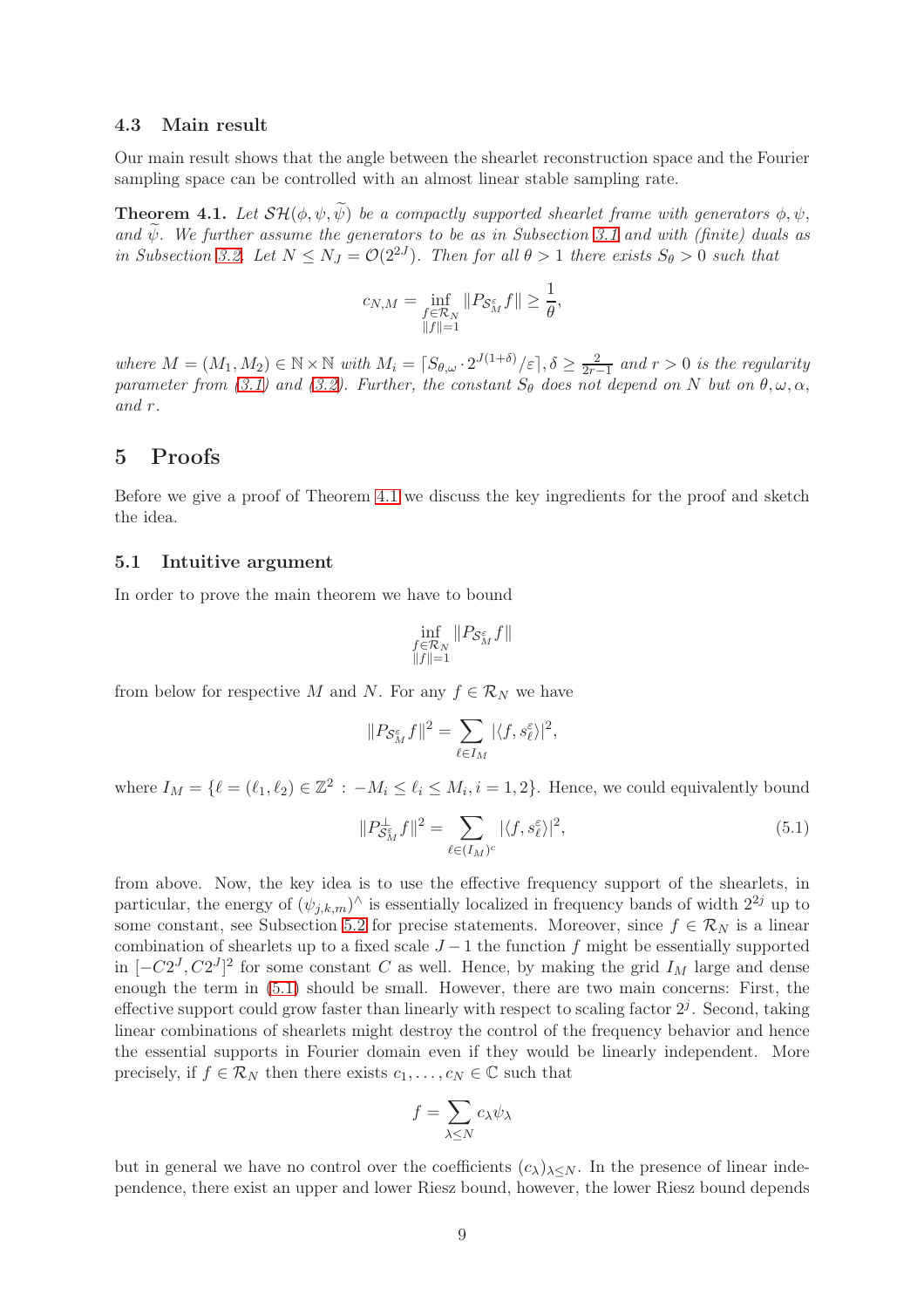on the dimension  $N$  in general. Note that this problem does not appear if the reconstruction system is an orthonormal basis or a Riesz basis. Therefore in order to resolve the latter concern, we use a dual representation of f to guarantee uniform control over the coefficients. In fact, for

$$
f=\sum_{\lambda\leq N}\langle f,\psi_\lambda\rangle S_N^{-1}\psi_\lambda
$$

we have

$$
\sum_{\lambda \le N} |\langle f, \psi_\lambda \rangle|^2 \le B \|f\|.
$$

It is therefore left to control the effective frequency support of the dual shearlets. Since these behave nicely as explored in Subsection [3.2](#page-5-2) it is sufficient to control the frequency behavior of the initial shearlet generators. This behavior is discussed next in the next subsection.

#### <span id="page-9-0"></span>5.2 Effective frequency support

The decay assumptions [\(3.1\)](#page-5-3) and [\(3.2\)](#page-5-4) give rise to the essential support of each shearlet atom  $\psi_{\lambda}$  in frequency, see Figure [1.](#page-9-1) The next result secures that the effective frequency support is controllable.

<span id="page-9-2"></span>**Proposition 5.1.** Let  $J \in \mathbb{N}$  and  $(\psi_{\lambda})_{\lambda \leq N_J}$  be all shearlets up to scale  $J-1$  and  $\omega > 0$ . Then there exists a constant  $S := S(\omega, \alpha, \gamma, \varepsilon)$  such that for  $I_M := \{(\ell_1, \ell_2) \in \mathbb{Z}^2 : -M_i \leq \ell_i \leq \varepsilon \}$  $M_i, i = 1, 2$  with  $M_i = S2^{J+\delta}, i = 1, 2$  and  $\delta > \frac{2}{2r-1}$  we have

$$
\sum_{\ell \in (I_M)^c} \sum_{\lambda \le N_J} |(\psi_\lambda)^\wedge(\varepsilon \ell)|^2 \le \omega.
$$

<span id="page-9-1"></span>



Figure 1: Effective frequency support of shearlets and tiling of the frequency plane, light regions correspond to large values, dark regions to small values. Images are computed using the shearlab package downloaded from http://www.shearlab.org/

To prove Proposition [5.1](#page-9-2) we will use the following lemma which can be found in [\[18\]](#page-18-13) (Appendix K).

<span id="page-9-3"></span>**Lemma 5.2** ([\[18\]](#page-18-13)). For  $y \in \mathbb{R}, r > 1$ , and  $a, b > 0$  we have

$$
\int_0^\infty \frac{1}{(1+a|x|)^r} \frac{1}{(1+b|x-y|)^r} dx \lesssim \frac{1}{\max(a,b)} \frac{1}{(1+\min(a,b)|y|)^r}.
$$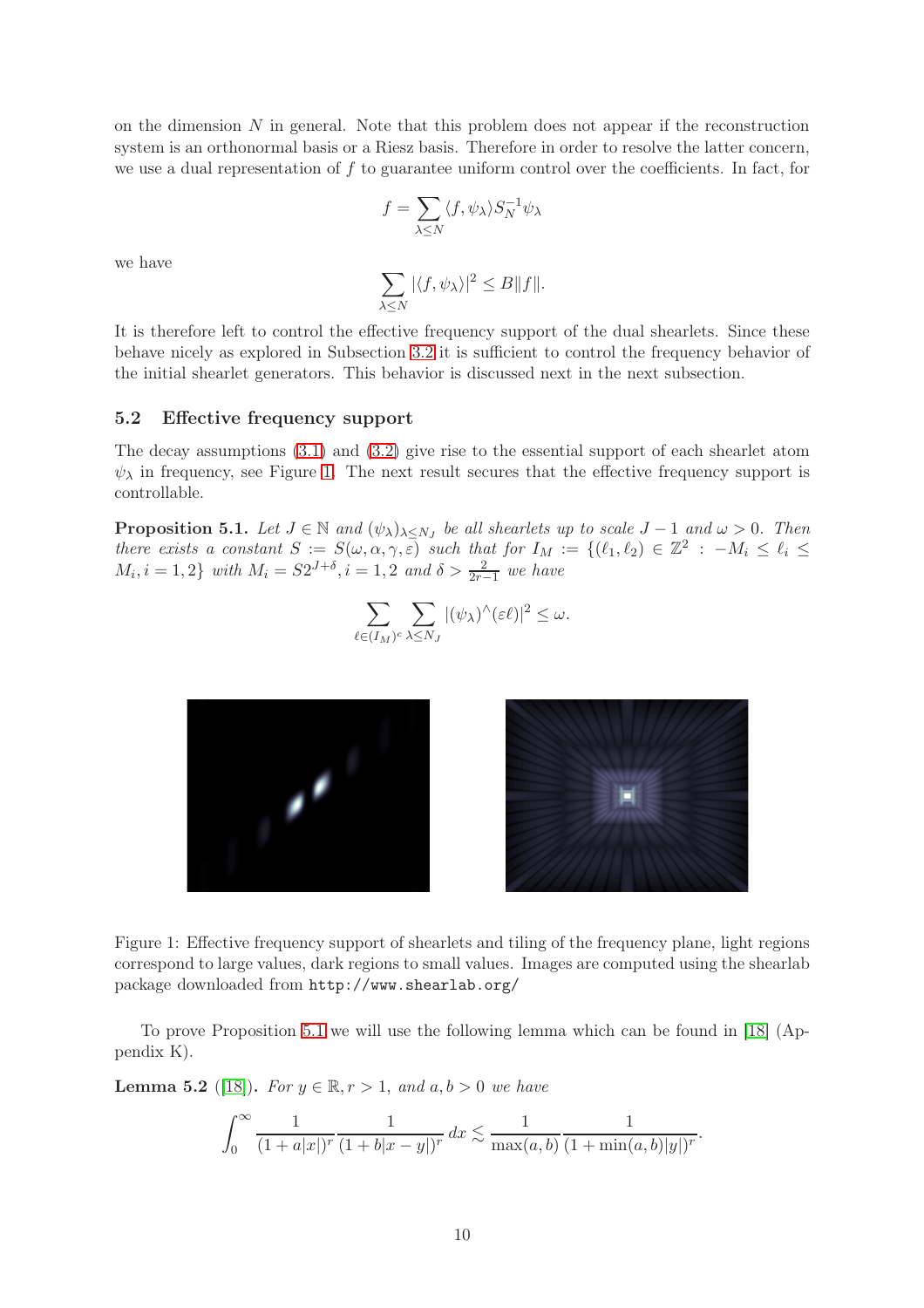*Proof of Proposition [5.1.](#page-9-2)* Let  $\omega > 0$ . Then we have to show

<span id="page-10-0"></span>
$$
\left(\sum_{|l_2|>M_2} \sum_{|l_1|>M_1} + \sum_{|l_2|M_1} + \sum_{|l_2|>M_2} \sum_{|l_1|
$$

Note that

$$
\sum_{\lambda \leq N_J} |(\psi_{\lambda})^{\wedge}(\varepsilon \ell)|^2
$$
\n
$$
= \sum_{m' \in \Omega} \left| \alpha_{m'} \varepsilon e^{-2\pi i \varepsilon \langle l, m' \rangle} \widehat{\phi}(\varepsilon l) \right|^2 + \left| \sum_{(j,k,m) \in \Lambda_{J'}} \left| \beta_{j,k,m} \frac{\varepsilon}{2^{3j/4}} e^{-2\pi i \varepsilon \langle (S_k A_{2j})^{-T} l, m \rangle} \widehat{\psi} \left( \varepsilon (S_k A_{2j})^{-T} l \right) \right|^2 + \left| \sum_{(\tilde{j},\tilde{k},\tilde{m}) \in \tilde{\Lambda}_{J'}} \left| \gamma_{\tilde{j},\tilde{k},\tilde{m}} \frac{\varepsilon}{2^{3\tilde{j}/4}} e^{-2\pi i \varepsilon \langle (S_{\tilde{k}} \tilde{A}_{2\tilde{j}})^{-T} l, \tilde{m} \rangle} \widehat{\psi} \left( \varepsilon (S_{\tilde{k}} \tilde{A}_{2\tilde{j}})^{-T} l \right) \right|^2,
$$

$$
\leq C \left| \varepsilon \widehat{\phi}(\varepsilon l) \right|^2 + \sum_{j=0}^{J-1} \sum_{k=-2^{j/2}}^{2^{j/2}} \left| \widehat{\psi} \left( \varepsilon \left( S_k A_{2^j} \right)^{-T} l \right) \right|^2 + \sum_{\widetilde{j}=0}^{J-1} \sum_{\widetilde{k}=-2^{\widetilde{j}/2}}^{2^{\widetilde{j}/2}} \left| \widehat{\widetilde{\psi}} \left( \varepsilon \left( S_{\widetilde{k}} \widetilde{A}_{2^{\widetilde{j}}} \right)^{-T} l \right) \right|^2 \tag{5.3}
$$

Set

$$
I = \left(\sum_{|l_2|>M_2} \sum_{|l_1|>M_1} + \sum_{|l_2|M_1} + \sum_{|l_2|>M_2} \sum_{|l_1|>M_1} \sum_{|l_2|>M_2} \sum_{|l_1|  
\n
$$
II = \left(\sum_{|l_2|>M_2} \sum_{|l_1|>M_1} + \sum_{|l_2|M_1} + \sum_{|l_2|>M_2} \sum_{|l_1|M_2} \sum_{|l_1|  
\n
$$
III = \left(\sum_{|l_2|>M_2} \sum_{|l_1|>M_1} + \sum_{|l_2|M_1} + \sum_{|l_2|>M_2} \sum_{|l_1|
$$
$$
$$

We will estimate each sum by using the decay conditions [\(3.1\)](#page-5-3) and [\(3.2\)](#page-5-4), respectively, in order to obtain [\(5.2\)](#page-10-0) for sufficiently large S independent on J with  $M_i = \frac{2^{J(1+\delta)}}{\varepsilon}$  $\frac{1}{\varepsilon}S, i = 1, 2$ . Since

<span id="page-10-1"></span>
$$
\left|\varepsilon\widehat{\phi}(\varepsilon l)\right|^2 \le C_1^2 \varepsilon^2 \left|\frac{1}{(1+|\varepsilon l_1|)^r} \frac{1}{(1+|\varepsilon l_2|)^r}\right|^2. \tag{5.4}
$$

we immediately have

$$
\sum_{|l_2|>M_2} \sum_{|l_1|M_2} \sum_{|l_1|  

$$
\le C_1^2 \sum_{|l_1|>M_1} \frac{1}{(1+|\varepsilon l_1|)^{2r}}
$$
  

$$
\le C_1^2 \frac{1}{(1+S_\theta 2^{J(1+\delta)})^{2r-1}},
$$
 (5.5)
$$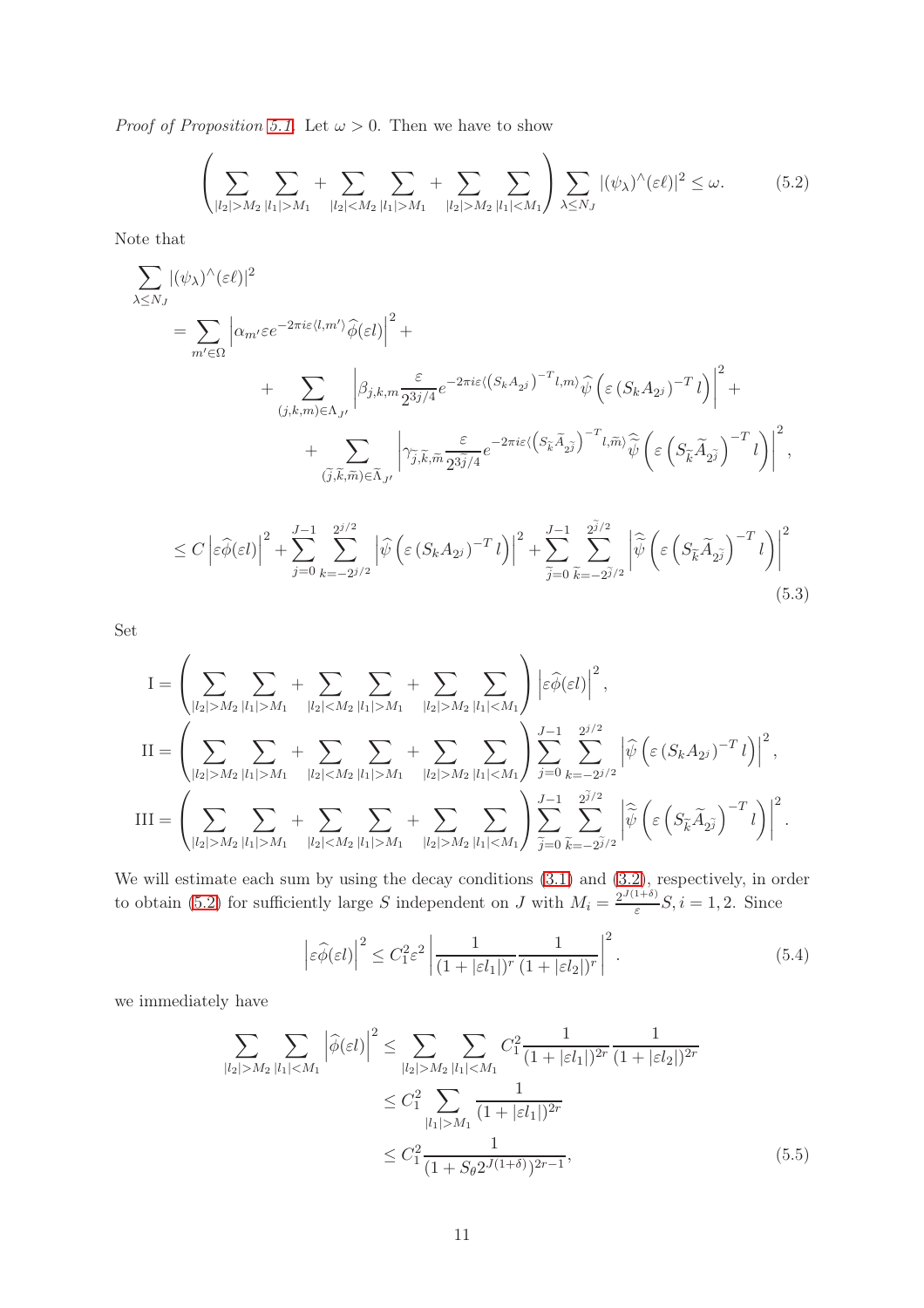where the constant  $C_1$  changed in each step. Analogously, one obtains

$$
\sum_{|l_2| < M_2} \sum_{|l_1| > M_1} \left| \widehat{\phi}(\varepsilon l) \right|^2 \le C_1^2 \frac{1}{(1 + S_\theta 2^{J(1+\delta)})^{2r-1}},
$$
\n
$$
\sum_{|l_2| > M_2} \sum_{|l_1| > M_1} \left| \widehat{\phi}(\varepsilon l) \right|^2 \le C_1^2 \frac{1}{(1 + S_\theta 2^{J(1+\delta)})^{2r-1}}.
$$
\n
$$
(5.6)
$$

Hence, combinging [\(5.5\)](#page-10-1) and [\(5.6\)](#page-11-0) gives

<span id="page-11-5"></span><span id="page-11-2"></span><span id="page-11-1"></span><span id="page-11-0"></span>
$$
I \leq C_1^2 \frac{1}{(1 + S_\theta 2^{J'(1+\delta)})^{2r-1}}\tag{5.7}
$$

Regarding II we first have by [\(3.2\)](#page-5-4)

$$
\sum_{j=0}^{J-1} \sum_{k=-2^{j/2}}^{2^{j/2}} \left| \widehat{\psi} \left( \varepsilon \left( S_k A_{2^j} \right)^{-T} l \right) \right|^2 \le \sum_{j=0}^{J-1} \sum_{k=-2^{j/2}}^{2^{j/2}} \frac{C_2^2}{(1+|\varepsilon 2^{-j} l_1|)^{2r} (1+|-\varepsilon k 2^{-j} l_1 + \varepsilon 2^{-j/2} l_2|)^{2r}},\tag{5.8}
$$

and, likewise for III,

$$
\sum_{\widetilde{j}=0}^{J-1} \sum_{\widetilde{k}=-2\widetilde{j}/2}^{2\widetilde{j}/2} \left| \widehat{\widetilde{\psi}} \left( \varepsilon \left( S_{\widetilde{k}}^T A_{2\widetilde{j}} \right)^{-T} l \right) \right|^2 \le \sum_{\widetilde{j}=0}^{J-1} \sum_{\widetilde{k}=-2\widetilde{j}/2}^{2\widetilde{j}/2} \frac{C_3^2}{(1+|\varepsilon 2^{-\widetilde{j}} l_2|)^{2r} (1+|\varepsilon 2^{-\widetilde{j}} l_2|)^{2r}}.
$$
\n(5.9)

We only continue to estimate  $(5.8)$  since an estimate for  $(5.9)$  is then obtained analogously.

We consider two cases. The first case concerns shearlets, that are *wavelet-like*. More precisely, we consider shearlets with no shearing first, so parabolically scaled wavelets.

**Case I:** Let  $0 \le j \le J - 1, k = 0$ . By direct computations similar to [\(5.5\)](#page-10-1) we have

$$
\sum_{|l_2|>M_2} \sum_{|l_1|\n
$$
\leq \sum_{j=0}^{J-1} C_2^2 \sum_{|l_2|>M_2} \frac{1}{(1+|\varepsilon 2^{-j/2}l_2|)^{2r}} \sum_{|l_1|\n
$$
\leq \sum_{j=0}^{J-1} C_2^2 \frac{2^j}{\varepsilon} \sum_{|l_2|>M_2} \frac{1}{(1+|\varepsilon 2^{-j/2}l_2|)^{2r}}
$$
\n
$$
\leq \sum_{j=0}^{J-1} C_2^2 \frac{2^{3/2j}}{\varepsilon^2} \frac{1}{(1+S_\theta 2^{J'(1+\delta)-j/2})^{2r-1}}
$$
\n
$$
\leq C_2^2 \frac{2^{3/2J}}{\varepsilon^2} \frac{1}{(1+S_\theta 2^{J(1/2+\delta)})^{2r-1}}.
$$
\n(5.10)
$$
$$

where  $C_2$  changed over time. In the same manner we obtain

$$
\sum_{|l_2| < M_2} \sum_{|l_1| > M_1} \sum_{j=0}^{J-1} C_2^2 \frac{1}{(1 + |\varepsilon 2^{-j} l_1|)^{2r}} \frac{1}{(1 + |\varepsilon 2^{-j/2} l_2|)^{2r}} \le C_2^2 \frac{2^{3/2J}}{\varepsilon^2} \frac{1}{(1 + S_\theta 2^{J\delta})^{2r-1}},\tag{5.11}
$$

and

<span id="page-11-4"></span><span id="page-11-3"></span>
$$
\sum_{|l_1| > M_1} \sum_{|l_2| > M_2} \sum_{j=0}^{J-1} C_2^2 \frac{1}{(1 + |\varepsilon 2^{-j} l_1|)^{2r}} \frac{1}{(1 + |\varepsilon 2^{-j/2} l_2|)^{2r}}
$$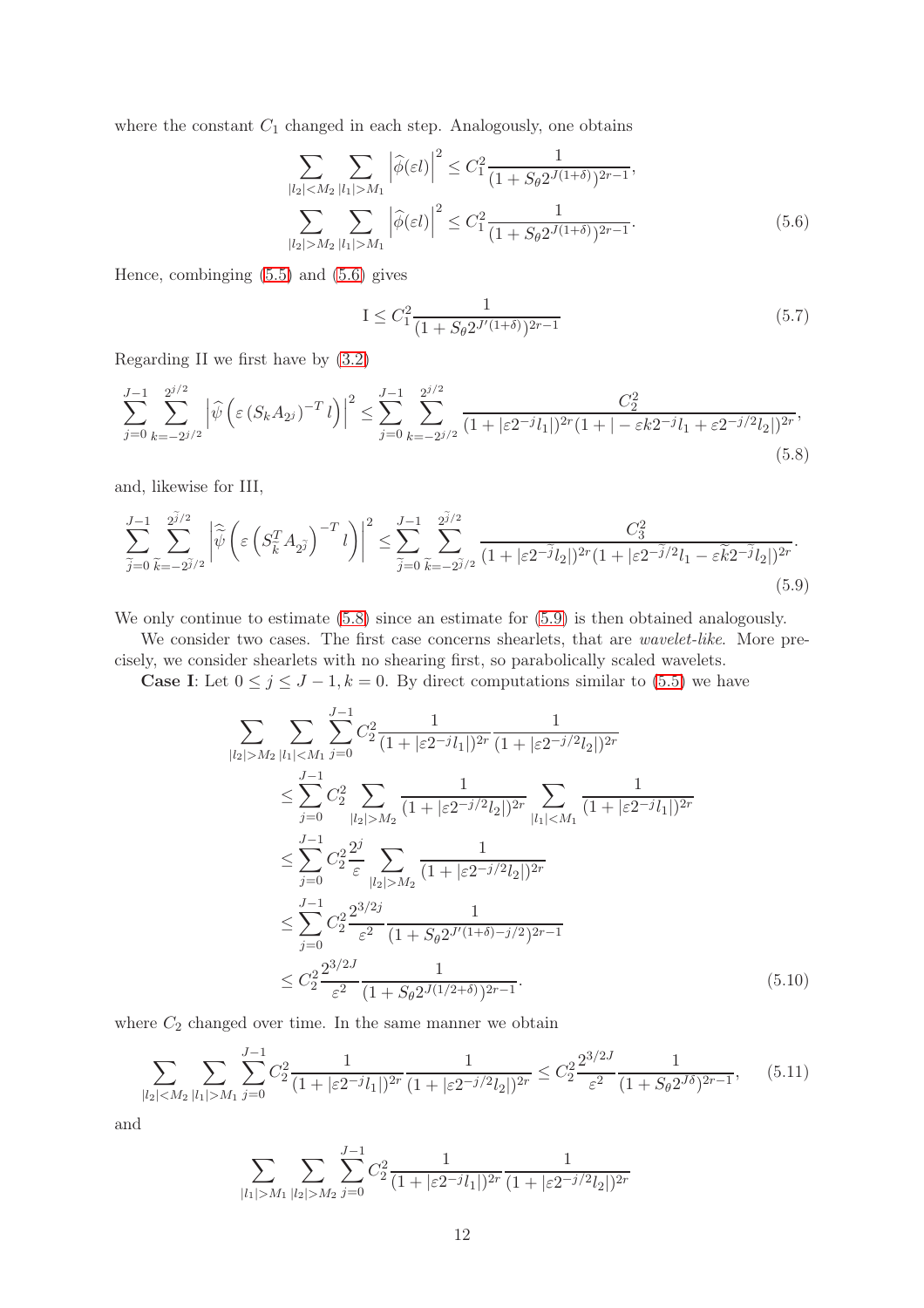<span id="page-12-1"></span><span id="page-12-0"></span>
$$
\leq C_2^2 \frac{2^{3/2J}}{\varepsilon^2} \frac{1}{\left( (1 + S_\theta 2^{J\delta})(1 + S_\theta 2^{J(1/2 + \delta)}) \right)^{2r - 1}}.\tag{5.12}
$$

**Case 2:** Let  $0 \leq j \leq J - 1, k \neq 0$ . By using Lemma [5.2](#page-9-3) we have

$$
\sum_{|l_2|>M_2} \sum_{|l_1|\n
$$
\leq \sum_{j=0}^{J-1} \sum_{k=-2^{j/2}}^{2^{j/2}} \sum_{|l_2|>M_2} C_2^2 \frac{1}{\varepsilon |k 2^{-j}|} \frac{1}{(1+|\varepsilon 2^{-j}||2^{j/2}l_2/k|)^{2r}}
$$
\n
$$
\leq \sum_{j=0}^{J-1} \sum_{\substack{k=-2^{j/2} \\ k \neq 0}}^{2^{j/2}} C_2^2 \frac{2^j}{\varepsilon |k|} \frac{|k|2^{j/2}}{\varepsilon} \frac{1}{(1+|\frac{S}{\varepsilon}2^{J'(1+\delta)-j/2}/k|)^{2r-1}}
$$
\n
$$
= \sum_{j=0}^{J-1} \sum_{\substack{k=-2^{j/2} \\ k \neq 0}}^{2^{j/2}} C_2^2 \frac{2^{3/2j}}{\varepsilon^2} \frac{1}{(1+|\frac{S}{\varepsilon}2^{J'(1+\delta)-j/2}/k|)^{2r-1}}
$$
\n
$$
\leq C_2^2 \frac{2^{2J}}{\varepsilon^2} \frac{1}{(1+|\frac{S}{\varepsilon}2^{J(1+\delta)-j/2}/k|)^{2r-1}}.
$$
\n(5.13)
$$

Since

$$
\sum_{|l_2|
$$

we have that

$$
\sum_{|l_2| < M_2} \sum_{|l_1| > M_1} \sum_{j=0}^{J-1} \sum_{\substack{k=-2^{j/2} \\ k \neq 0}}^{2^{j/2}} C_2^2 \frac{1}{(1+|\varepsilon 2^{-j}l_1|)^{2r}} \frac{1}{(1+|-\varepsilon k 2^{-j}l_1 + \varepsilon 2^{-j/2}l_2|)^{2r}}
$$
\n
$$
\leq \sum_{j=0}^{J-1} \sum_{\substack{k=-2^{j/2} \\ k \neq 0}}^{2^{j/2}} C_2^2 \frac{2^{3/2j}}{\varepsilon^2} \frac{1}{(1+|\frac{S}{\varepsilon}2^{J(1+\delta)-j}|)^{2r-1}}
$$
\n
$$
\leq C_2^2 \frac{2^{2J}}{\varepsilon^2} \frac{1}{(1+|\frac{S}{\varepsilon}2^{J\delta}|)^{2r-1}}.
$$
\n(5.14)

Finally, the last sum can be bounded as in [\(5.13\)](#page-12-0) by first using Lemma [5.2](#page-9-3) again

<span id="page-12-3"></span><span id="page-12-2"></span>
$$
\sum_{|l_{2}| > M_{2}} \sum_{|l_{1}| > M_{1}} \sum_{j=0}^{J-1} \sum_{\substack{k=-2^{j/2} \\ k \neq 0}}^{2^{j/2}} C_{2}^{2} \frac{1}{(1+|\varepsilon 2^{-j}l_{1}|)^{2r}} \frac{1}{(1+|-\varepsilon k 2^{-j}l_{1}+\varepsilon 2^{-j/2}l_{2}|)^{2r}}
$$
  

$$
\leq \sum_{j=0}^{J-1} \sum_{\substack{k=-2^{j/2} \\ k \neq 0}}^{2^{j/2}} C_{2}^{2} \frac{2^{3/2j}}{\varepsilon^{2}} \frac{1}{(1+|S_{\theta}2^{J(1+\delta)-j}|)^{2r-1}}
$$
  

$$
\leq C_{2}^{2} \frac{2^{2J}}{\varepsilon^{2}} \frac{1}{(1+|\frac{S}{\varepsilon}2^{J\delta}|)^{2r-1}}.
$$
 (5.15)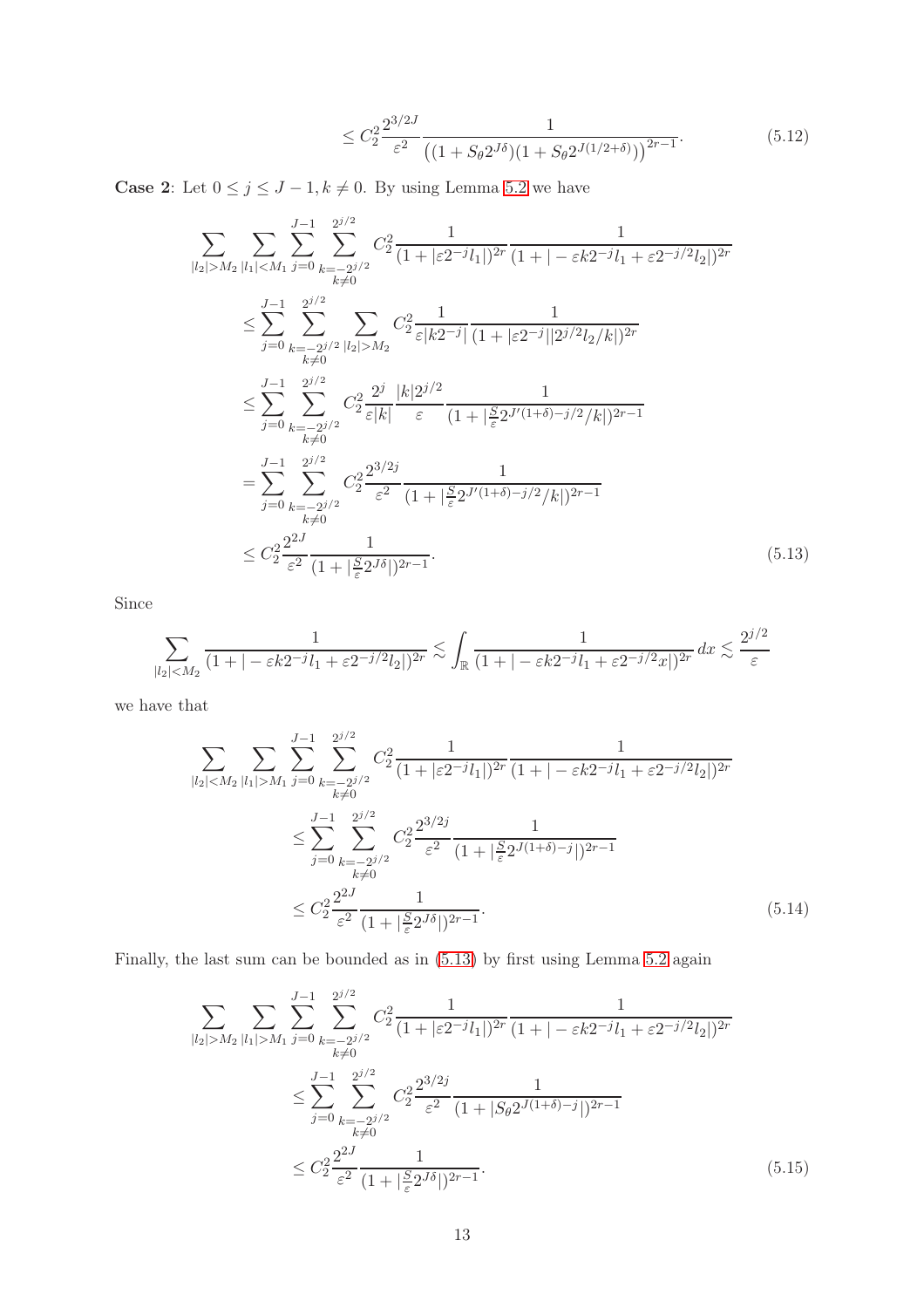hence, combining  $(5.10)$ ,  $(5.11)$ ,  $(5.12)$ ,  $(5.13)$   $(5.14)$ ,  $(5.15)$  yields

<span id="page-13-0"></span>
$$
\text{II} \le C_2^2 \frac{2^{2J}}{\varepsilon^2} \frac{1}{(1 + |\frac{S}{\varepsilon} 2^{J\delta}|)^{2r - 1}}.\tag{5.16}
$$

Regarding III, we obtain a similar estimate by performing the same computations as for II, therefore

<span id="page-13-1"></span>
$$
III \leq C_2^2 \frac{2^{2J}}{\varepsilon^2} \frac{1}{(1 + |\frac{S}{\varepsilon} 2^{J\delta}|)^{2r - 1}}.
$$
\n(5.17)

Combining [\(5.7\)](#page-11-5), [\(5.16\)](#page-13-0), [\(5.17\)](#page-13-1) yields

$$
\mathrm{I} + \mathrm{II} + \mathrm{III} \leq C \frac{1}{(S 2^{J (\delta - 2/(2r-1))} )^{r-1}},
$$

with a constant that does not depend on J. Therefore, if  $\delta \geq \frac{2}{2r-1}$  the result follows for sufficiently large S  $\Box$ 

### 5.3 Proof of Theorem [4.1](#page-8-3)

The proof of Theorem [4.1](#page-8-3) is a consequence of Proposition [5.1.](#page-9-2)

*Proof of Theorem [4.1.](#page-8-3)* Let  $\theta > 1$ . Then we want to show

$$
\inf_{\substack{f \in \mathcal{R}_N \\ \|f\| = 1}} \|P_{\mathcal{S}_M^{\varepsilon}} f\| \ge \frac{1}{\theta} \tag{5.18}
$$

for appropriate M. For this, let  $f \in \mathcal{R}_N$  with  $||f|| = 1$ . We prove

<span id="page-13-2"></span>
$$
||P_{\mathcal{S}_M^{\varepsilon}}^{\perp} f||^2 \le \frac{\theta^2 - 1}{\theta^2},\tag{5.19}
$$

for the claimed M. Since  $(s_{\ell})_{\ell}$  is an orthonormal system, we have

$$
||P_{\mathcal{S}_M^{\varepsilon}}^{\perp} f||^2 = \sum_{l \in (I_M)^c} |\langle f, s_l \rangle|^2,
$$

where  $(I_M)^c$  denotes the set complement of  $I_M$  in  $\mathbb{Z}^2$ , in particular

$$
\sum_{l \in (I_M)^c} |\langle f, s_l \rangle|^2 = \sum_{|l_2| > M_2} \sum_{|l_1| > M_1} |\langle f, s_l \rangle|^2 + \sum_{|l_2| < M_2} \sum_{|l_1| > M_1} |\langle f, s_l \rangle|^2 + \sum_{|l_2| > M_2} \sum_{|l_1| < M_1} |\langle f, s_l \rangle|^2.
$$

We will now use the following notation

$$
f = \sum_{\lambda \le N_J} \langle f, \psi_\lambda \rangle S_N^{-1} \psi_\lambda = \sum_{m' \in \Omega} \alpha_{m'} \widetilde{\phi}_{m'}^{d,N_J} + \sum_{(j,k,m) \in \Lambda_{J'}} \beta_{j,k,m} \widetilde{\psi}_{j,k,m}^{d,N_J} + \sum_{(\tilde{j}, \tilde{k}, \tilde{m}) \in \widetilde{\Lambda}_{J'}} \gamma_{\tilde{j}, \tilde{k}, \tilde{m}} \widetilde{\psi}_{\tilde{j}, \tilde{k}, \tilde{m}}^{d,N_J}.
$$

Straight forward computations show

$$
\langle \phi^{d,N_J}_{m'}, s_l \rangle = \widehat{\phi^{d,N_J}_{m'}}(\varepsilon l), \quad \langle \psi^{d,N_J}_{j,k,m}, s_l \rangle = \widehat{\psi^{d,N_J}_{j,k,m}}(\varepsilon l), \quad \langle \widetilde{\psi}^{d,N_J}_{\widetilde{j},\widetilde{k},\widetilde{m}}, s_l \rangle = \widehat{\phi^{d,N_J}_{m'}}(\varepsilon l).
$$

Furthermore,

$$
\sum_{m'\in\Omega}|\alpha_{m'}|^2+\sum_{(j,k,m)\in\Lambda_{J'}}|\beta_{j,k,m}|^2+\sum_{(\widetilde{j},\widetilde{k},\widetilde{m})\in\widetilde{\Lambda}_{J'}}\left|\gamma_{\widetilde{j},\widetilde{k},\widetilde{m}}\right|^2=\sum_{\lambda\leq N_J}|\langle f,\psi_\lambda\rangle|^2\leq B\|f\|^2.
$$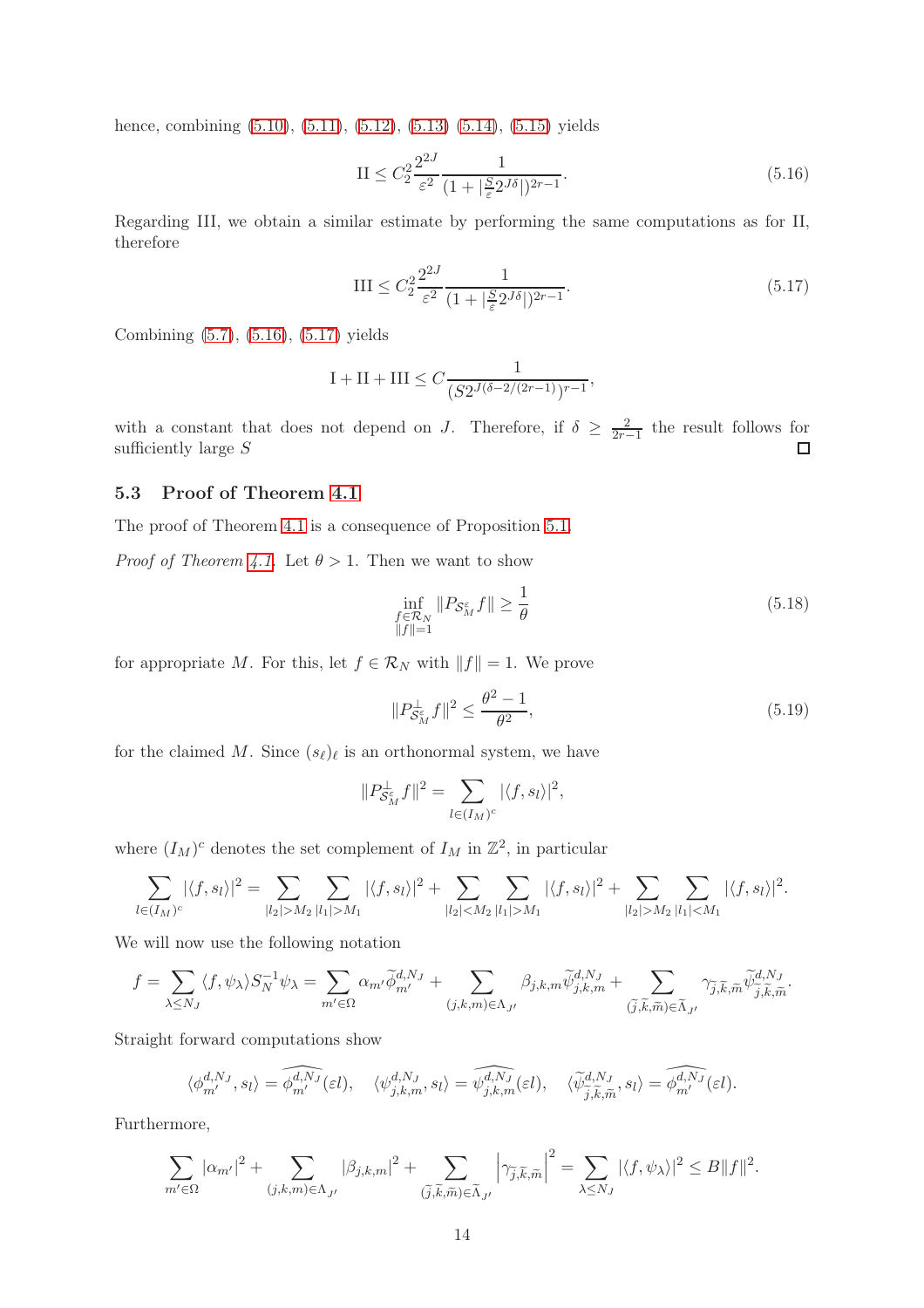Therefore by Cauchy Schwarz

$$
\begin{split} &\sum_{l\in (I_{M})^{c}}|\langle f,s_{l}\rangle|^{2}\\ &=\sum_{l\in (I_{M})^{c}}\bigg|\big\langle\sum_{m'\in\Omega}\alpha_{m'}\phi_{m'}^{d,N_{J}}+\sum_{(j,k,m)\in\Lambda_{J'}}\beta_{j,k,m}\psi_{j,k,m}^{d,N_{J}}+\sum_{(\widetilde{j},\widetilde{k},\widetilde{m})\in\widetilde{\Lambda}_{J'}}\gamma_{\widetilde{j},\widetilde{k},\widetilde{m}}\widetilde{\psi}_{\widetilde{j},\widetilde{k},\widetilde{m}}^{d,N_{J}},s_{l}\bigg)^{2}\\ &=\sum_{l\in (I_{M})^{c}}\bigg|\sum_{m'\in\Omega}\alpha_{m'}\widehat{\phi}_{m'}^{d,N_{J}}(\varepsilon l)+\sum_{(j,k,m)\in\Lambda_{J'}}\beta_{j,k,m}\widehat{\psi}_{j,k,m}^{d,N_{J}}(\varepsilon l)+\sum_{(\widetilde{j},\widetilde{k},\widetilde{m})\in\widetilde{\Lambda}_{J'}}\gamma_{\widetilde{j},\widetilde{k},\widetilde{m}}\widehat{\psi}_{\widetilde{j},\widetilde{k},\widetilde{m}}^{d,N_{J}}(\varepsilon l)\bigg|^{2}\\ &\leq \sum_{l\in (I_{M})^{c}}B\Bigg(\sum_{m'\in\Omega}\left|\widehat{\phi}_{m'}^{d,N_{J}}(\varepsilon l)\right|^{2}+\sum_{(j,k,m)\in\Lambda_{J'}}\left|\widehat{\varepsilon\psi}_{j,k,m}^{d,N_{J}}(\varepsilon l)\right|^{2}+\sum_{(\widetilde{j},\widetilde{k},\widetilde{m})\in\widetilde{\Lambda}_{J'}}\left|\widehat{\varepsilon\phi}_{m'}^{d,N_{J}}(\varepsilon l)\right|^{2}\Bigg). \end{split}
$$

By Proposition [5.1](#page-9-2) there exists  $S_{\theta}$  so that we can choose  $M_i \in \mathbb{N}, i = 1, 2$  as in Proposition 5.1 to conclude

$$
\sum_{l \in (I_M)^c} |\langle f, s_l \rangle|^2 \le \frac{\theta^2 - 1}{\theta^2}
$$

which shows [\(5.19\)](#page-13-2) and hence

$$
||P_{\mathcal{S}_M^{\varepsilon}}f|| \geq \frac{1}{\theta}.
$$

 $\Box$ 

# <span id="page-14-0"></span>6 Numerics

In this section we provide some reconstructions from MR data using complex exponentials (Fourier inversion), wavelets and compactly supported shearlets. Although our main result guarantees stable and convergent reconstructions when the sampling rate is almost linear it is not efficient (and also not necessary) to acquire that many samples in practice. In our numerics we will subsample the Fourier data to achieve practical relevance. All computation are done in MATLAB.

### 6.1 Data

The underlying Fourier data or also called k-space was acquired using a multi-channel acquisition consisting of four channels. Each of the four k-spaces has a  $128\times128$  image resolution. Moreover, each channel data results in a single image of same size, e.g. by applying an inverse Fourier transform, see Figure [2a](#page-15-0) and Figure [2b.](#page-15-0)

The single channel images are combined by using the sum-of-squares method [\[34\]](#page-19-14). The resulting sum-of-squares image from all four channels of the original k-space is used as the reference image, cf. Figure [2c.](#page-15-0)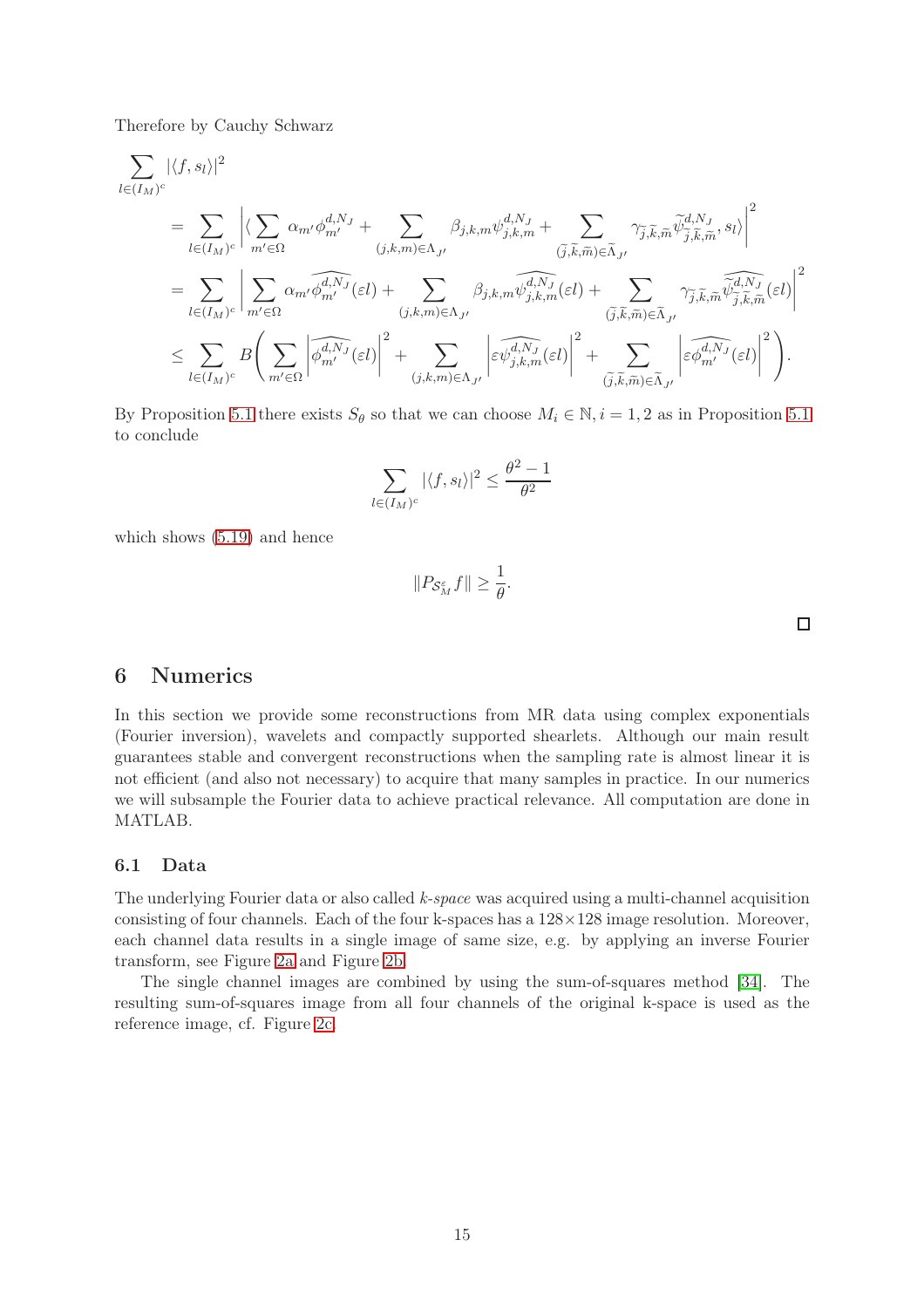<span id="page-15-0"></span>



(a) 4 channels input data

(b) 4 channel reconstructions



(c) Combined image by sum-of-squares



### 6.2 Methods

We mimic the acceleration of factor 5 by using a  $0 - 1$  mask to subsample the k-space, cf. Fig. [3a](#page-16-0) and Fig. [3b.](#page-16-0) We then compute each channel image separately and combine them by sum-of-squares. The following problems and methods are used to obtain the single channel images

• Shearlets: the reconstructions are obtained by solving the following standard analysis formulation

$$
\min_{u} \frac{\beta}{2} \|\widetilde{\mathcal{F}}u - b\|_2^2 + \lambda \|\mathcal{SH}(u)\|_1,
$$

where  $\widetilde{\mathcal{F}}$  is the subsampled Fourier operator, b is the subsampled input data,  $\mathcal{SH}$  is the shearlet transform,  $\beta$  and  $\lambda$  are some parameters larger than zero, and u is the image.

• Wavelets: reconstructions are computed using the SparseMRI package from Lustig et al. [\[31\]](#page-19-5) which is downloaded from

http://www.eecs.berkeley.edu/~mlustig/Software.html

• Fourier: computed by simple Fourier inversion of the subsampled data.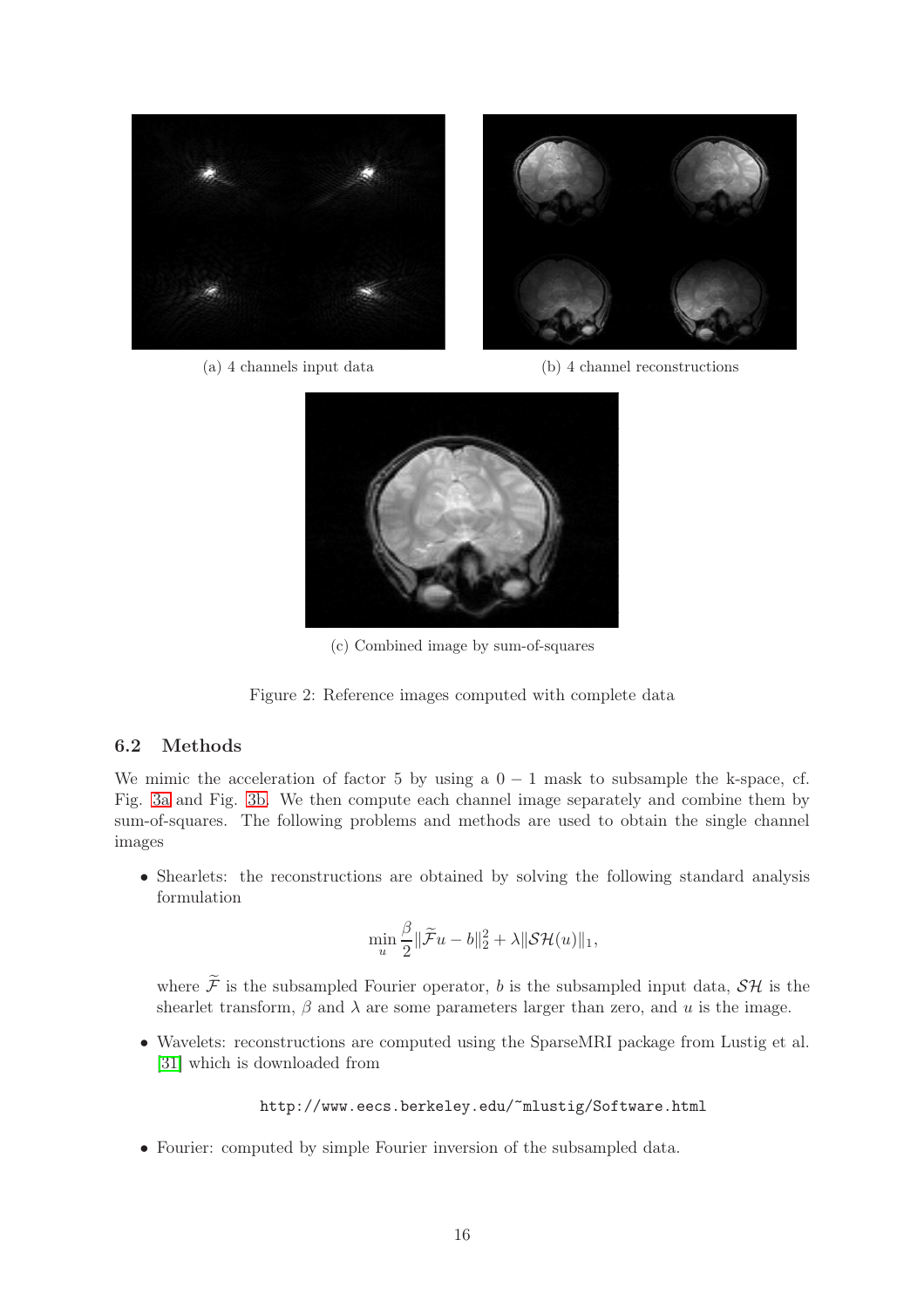# <span id="page-16-0"></span>6.3 Results





(b) Radial mask: 20.74%



(d) Reconstruction: shearlets, radial



(f) Reconstruction: wavelets, radial





Figure 3: Reconstruction using a spiral and radial mask.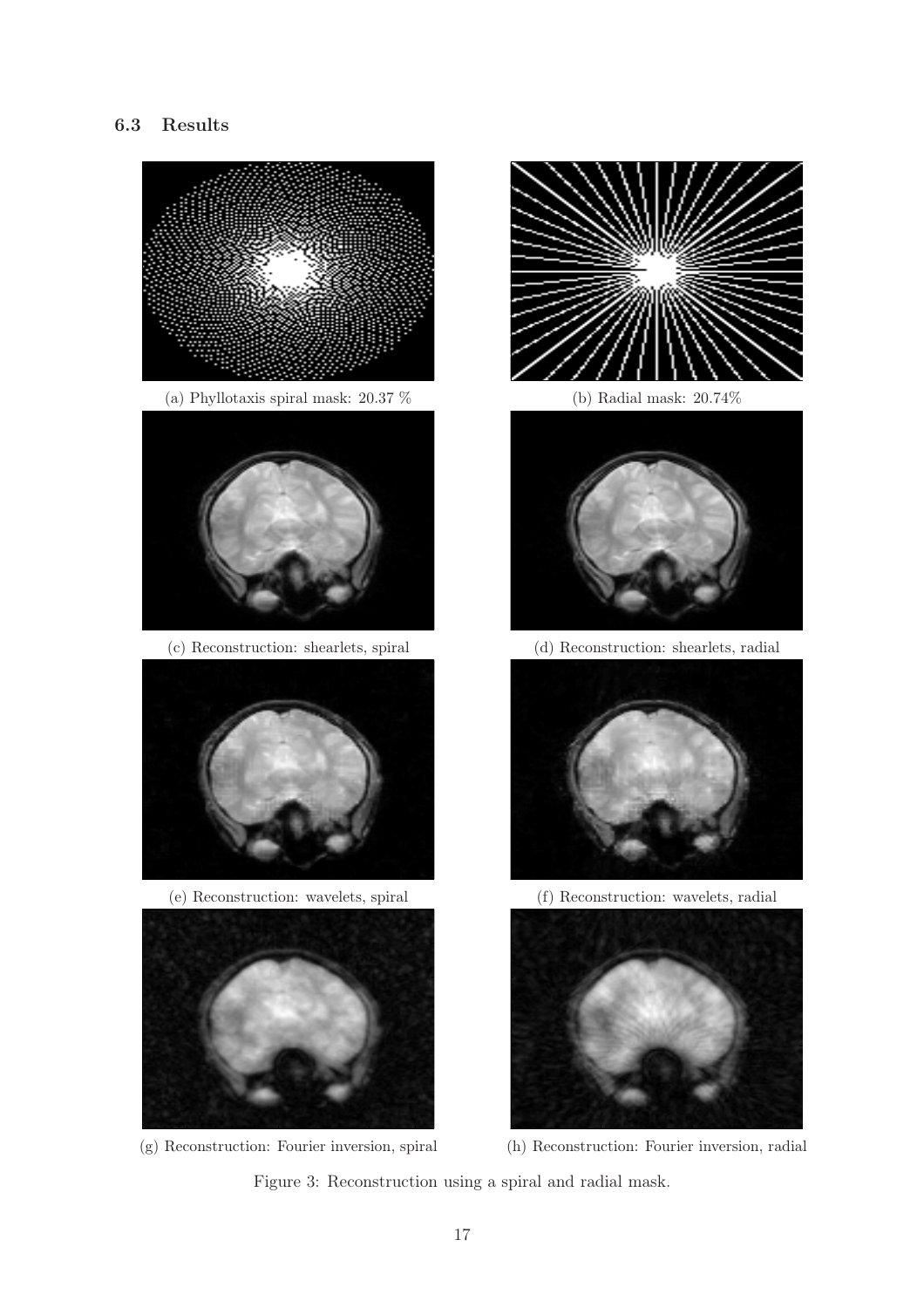# 7 Future work

In this paper we have established a stable sampling rate for sampling with respect to complex exponentials and recovery using compactly supported shearlet frames. We do not expect our result of an almost linear stable sampling rate to be optimal and believe that this could be improved to actual linearity. Furthermore, efficient numerical algorithms to compute the stable sampling rate for shearlets are currently missing. These issues are left for future work.

Moreover, we have restricted ourselves to the case of a uniform sampling pattern, in fact, the samples were assumed to be acquired on a grid. Although this is possible in practice, it is very unusual. Many MRI acquisition schemes are nowadays non-uniform schemes, e.g. spiral patterns or radial patterns are often used, see Fig. [3a](#page-16-0) and Fig. [3b.](#page-16-0) In [\[2,](#page-17-3) [1\]](#page-17-4) the authors introduced non-uniform generalized sampling and proved stable reconstructions are possible when using *folded, periodic*, and *boundary* wavelets. We believe that the methods used in the present paper can be used to obtain similar results for shearlets and the non-uniform case as well. This is will be studied in an upcoming work.

Another perspective that is indispensable for reconstruction problems from Fourier measurements such as in MRI is *compressed sensing* cf. [\[11,](#page-18-14) [15\]](#page-18-15). Moreover, the new concepts of asymptotic sparsity and asymptotic incoherence introduced in [\[8\]](#page-18-16) are perfectly suited for shearlets, in fact natural images are asymptotically sparse in shearlets and it can be shown that the cross gramian between complex exponentials and shearlets is asymptotically incoherent. Further investigations in this direction are left for future work.

As shown in the numerics, shearlets have a great potential in recovering real medical images from their subsampled Fourier data. The development of a sophisticated  $\ell^1$  algorithm is therefore of high importance. A mathematical analysis and a comparison of different recovery algorithms will be provided in an upcoming paper.

# Acknowledgements

The author would like to thank Gitta Kutyniok for helpful discussions. Moreover, the author thanks Dr. Sina Straub from German Cancer Research Center (DKFZ) for providing the MRI data and Dr. Matthias Dieringer from Siemens AG, Healthcare Sector for providing a code to read the raw data into MATLAB. Further, the author acknowledges support from the Berlin Mathematical School as well as the DFG Collaborative Research Center TRR 109 "Discretization in Geometry and Dynamics".

# <span id="page-17-4"></span>References

- [1] B. Adcock, M. Gataric, and A. C. Hansen. Recovering piecewise smooth functions from nonuniform fourier measurement. preprint, 2014.
- <span id="page-17-3"></span>[2] B. Adcock, M. Gataric, and A. C. Hansen. On stable reconstructions from univariate nonuniform fourier measurements. SIAM Jour. Imag. Scienc., to appear.
- <span id="page-17-0"></span>[3] B. Adcock and A. C. Hansen. A generalized sampling theorem for stable reconstructions in arbitrary bases. J. Fourier Anal. Appl., 18(4):685–716, 2012.
- <span id="page-17-1"></span>[4] B. Adcock and A. C. Hansen. Stable reconstructions in Hilbert spaces and the resolution of the Gibbs phenomenon. Appl. Comput. Harmon. Anal., 32(3):357–388, 2012.
- <span id="page-17-2"></span>[5] B. Adcock, A. C. Hansen, G. Kutyniok, and J. Ma. Linear stable sampling rate: Optimality of 2D wavelet reconstructions from fourier measurements. SIAM J. Math. Anal., to appear.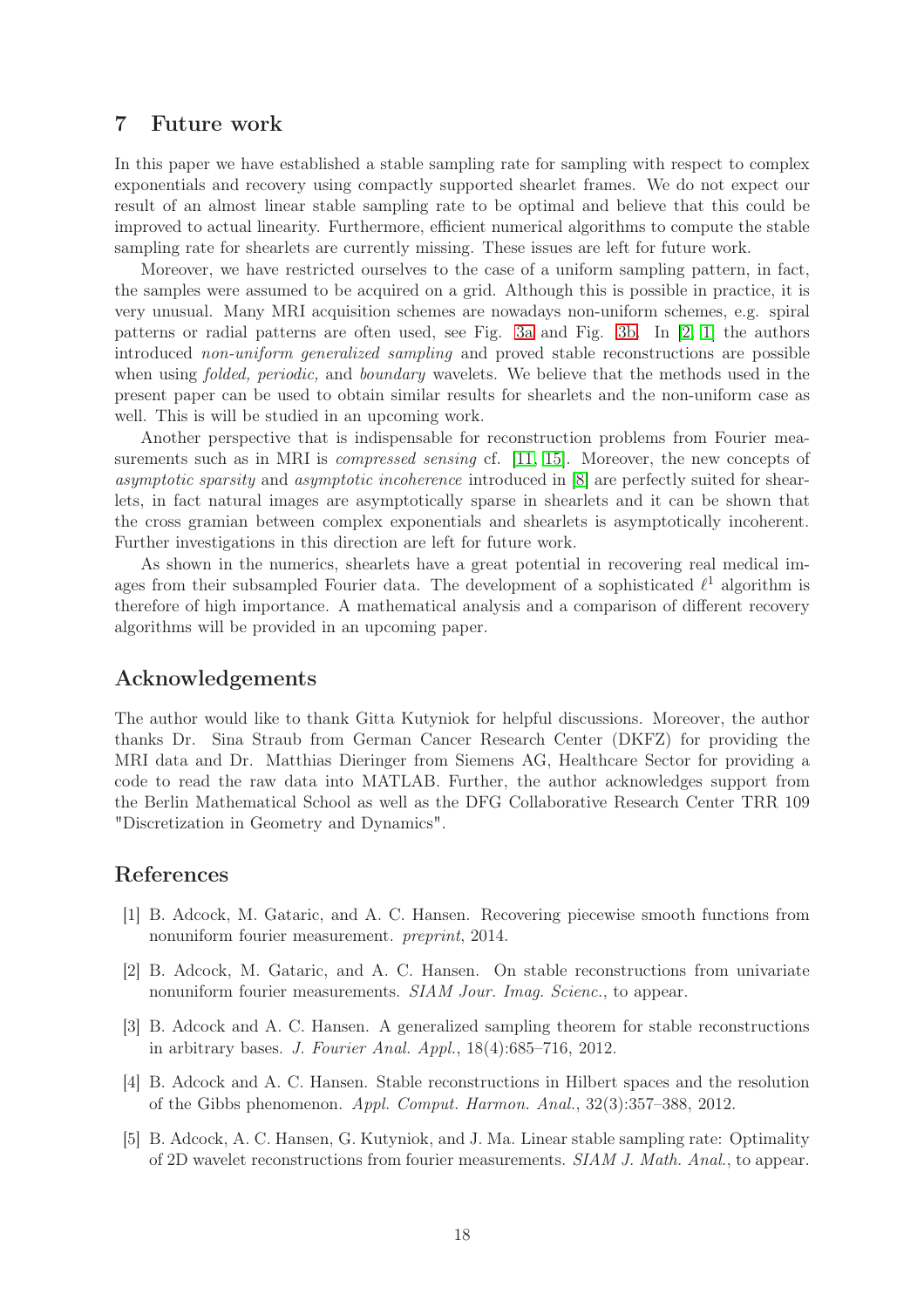- <span id="page-18-2"></span>[6] B. Adcock, A. C. Hansen, and C. Poon. Beyond consistent reconstructions: optimality and sharp bounds for generalized sampling, and application to the uniform resampling problem. SIAM J. Math. Anal., 45(5):3132–3167, 2013.
- <span id="page-18-7"></span>[7] B. Adcock, A. C. Hansen, and C. Poon. On optimal wavelet reconstructions from fourier samples: Linearity and universality of the stable sampling rate. Appl. Comput. Harmon. Anal., to appear.
- <span id="page-18-16"></span>[8] B. Adcock, A. C. Hansen, C. Poon, and B. Roman. Breaking the coherence barrier: asymptotic incoherence and asymptotic sparsity in compressed sensing.  $CoRR$ , abs/1302.0561, 2013.
- <span id="page-18-8"></span>[9] K. T. Block, M. Uecker, and J. Frahm. Suppression of mri truncation artifacts using total variation constrained data extrapolation. International journal of biomedical imaging, 2008:184123, 2008.
- <span id="page-18-14"></span><span id="page-18-4"></span>[10] E. J. Candès and D. L. Donoho. New tight frames of curvelets and optimal representations of objects with piecewise  $C^2$ -singularities. Comm. Pure Appl. Math, pages 219–266, 2002.
- [11] E. J. Candès, J. K. Romberg, and T. Tao. Robust uncertainty principles: exact signal reconstruction from highly incomplete frequency information. IEEE Transactions on Information Theory, 52(2):489–509, 2006.
- <span id="page-18-9"></span>[12] O. Christensen. An introduction to frames and Riesz bases. Applied and Numerical Harmonic Analysis. Birkhäuser Boston, Inc., Boston, MA, 2003.
- <span id="page-18-3"></span>[13] I. Daubechies. Ten lectures on wavelets, volume 61 of CBMS-NSF Regional Conference Series in Applied Mathematics. Society for Industrial and Applied Mathematics (SIAM), Philadelphia, PA, 1992.
- <span id="page-18-5"></span>[14] D. L. Donoho. Sparse components of images and optimal atomic decomposition. Constr. Approx., 17(3):353–382, 2001.
- <span id="page-18-15"></span><span id="page-18-0"></span>[15] D. L. Donoho. Compressed sensing. IEEE Trans. Inform. Theory, 52:1289–1306, 2006.
- [16] Y. C. Eldar. Sampling with arbitrary sampling and reconstruction spaces and oblique dual frame vectors. J. Fourier Anal. Appl., 9(1):77–96, 2003.
- <span id="page-18-13"></span><span id="page-18-1"></span>[17] Y. C. Eldar and T. Werther. General framework for consistent sampling in Hilbert spaces. Int. J. Wavelets Multiresolut. Inf. Process., 3(4):497–509, 2005.
- [18] L. Grafakos. Classical Fourier analysis. 2nd ed. Graduate Texts in Mathematics 249. New York, NY: Springer. xvis, 2008.
- <span id="page-18-12"></span>[19] P. Grohs. Continuous shearlet frames and resolution of the wavefront set. Monatshefte für Mathematik, 164(4):393–426, 2011.
- <span id="page-18-10"></span>[20] K. Guo, G. Kutyniok, and D. Labate. Sparse multidimensional representations using anisotropic dilation and shear operators. Wavelets and splines: Athens 2005, 1:189–201, 2006.
- <span id="page-18-6"></span>[21] D. M. H. Jr. and J. B. Weaver. Two applications of wavelet transforms in magnetic resonance imaging. IEEE Transactions on Information Theory, 38(2):840–860, 1992.
- <span id="page-18-11"></span>[22] P. Kittipoom, G. Kutyniok, and W.-Q. Lim. Construction of compactly supported shearlet frames. Constructive Approximation, 35(1):21–72, 2012.